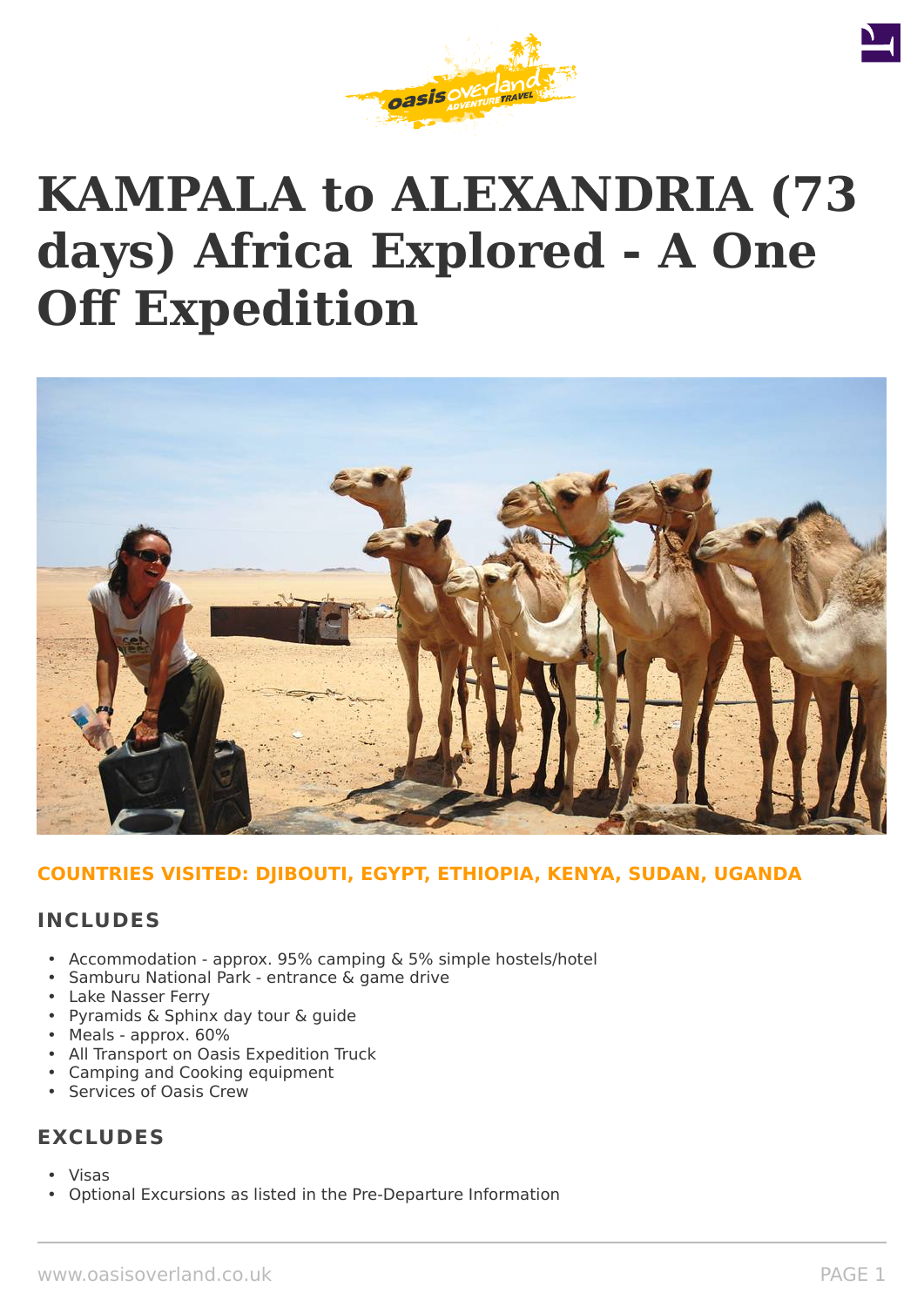- Flights
- Airport Taxes & Transfers
- Travel Insurance
- Meals approx. 40%
- Drinks
- Tips

# **TRIP ITINERARY**

## **DAYS 1 - 14 KAMPALA TO LAKE TURKANA**

This morning we will make our way to **Jinja - Uganda's adventure playground,** on the edge of Lake Victoria, the Nile begins its 6700km journey to the sea. We spend the next few days downstream from the source of the Nile. This is a spectacular area and a superb place to go **whitewater rafting or kayaking.** You can also organise **quad biking , horse riding or a visit to a local education project.**

Making our way into Kenya we will pass through Eldoret and continue the journey north into the remoteness of northern Kenya. Nomadic tribes people like the **Samburu** (cousins of the Maasai) still wear very distinctive and often elaborate dress. We will take the truck into the national park in search of wildlife, there are opportunities to see Lions, Leopards, Cheetah, Elephants along with many other species.

Continuing further north into desert country, on unpaved roads in search of the world's largest permanent desert lake, **Lake Turkana** is the next part of our **overland adventure.** It is only by taking the long difficult road that a real sense of remoteness is gained as we continue the journey all the way north of the lake and into Ethiopia.

## **DAYS 15 - 21 LAKE TURKANA TO OMO VALLEY**

As we cross into **Ethiopia** - the roads we travel on are often in mountainous areas, so travel is slow. Ethiopia has a lot more visual and indigenous history than any other sub - Saharan country.

We continue our journey north heading into the **Omo Valley.** This region is home to some of the most colourful ethnic groups in Ethiopia. The friendly **Hamar** people are noted for their ornate, interesting hairstyles and the **Mursi** people are famous for the clay lip plates and earlobe decorations. Optional day tours will take you into the **Omo National Park**.

## **DAYS 22 - 36 ADDIS ABABA TO DJIBOUTI**

We spend a few days in the capital **Addis Ababa** where we have the chance to indulge in some authentic Ethiopian coffee or explore 'El Mercato' - one of East Africa's largest open air markets. We also spend the next few days organizing our Sudan and Egypt visas - before heading onto Harar. **Harar** surrounded by a centuries-old defensive wall is a city known for its mazelike alleys, colourful markets and Hyena Men who feed the hyenas every night just outside the city walls.

Perhaps one of the least known countries in Africa is **Djibouti**. This tiny country has many highlights. Few places have such a variety of landscapes – like salt lakes, volcanoes, sunken plains, limestone chimneys with steam coming from the top to mention a few. We will spend a week in the country exploring the countries highlights before returning to Ethiopia.

## **DAYS 37 - 52 DJIBOUTI TO SUDAN**

Lalibela, famous for it's 11 monolithic **rock-hewn churches** is our next destination where you have the option of a guided tour of one of Ethiopia's holiest cities. From here we will drive to Mekele where we will be based for a few days so you have the unique opportunity to visit one of the hottest, driest and lowest places on the planet, the **Danakil Depression**.

Passing through the **Tigray** region we will drive through the breathtaking mountain scenery of the Adwa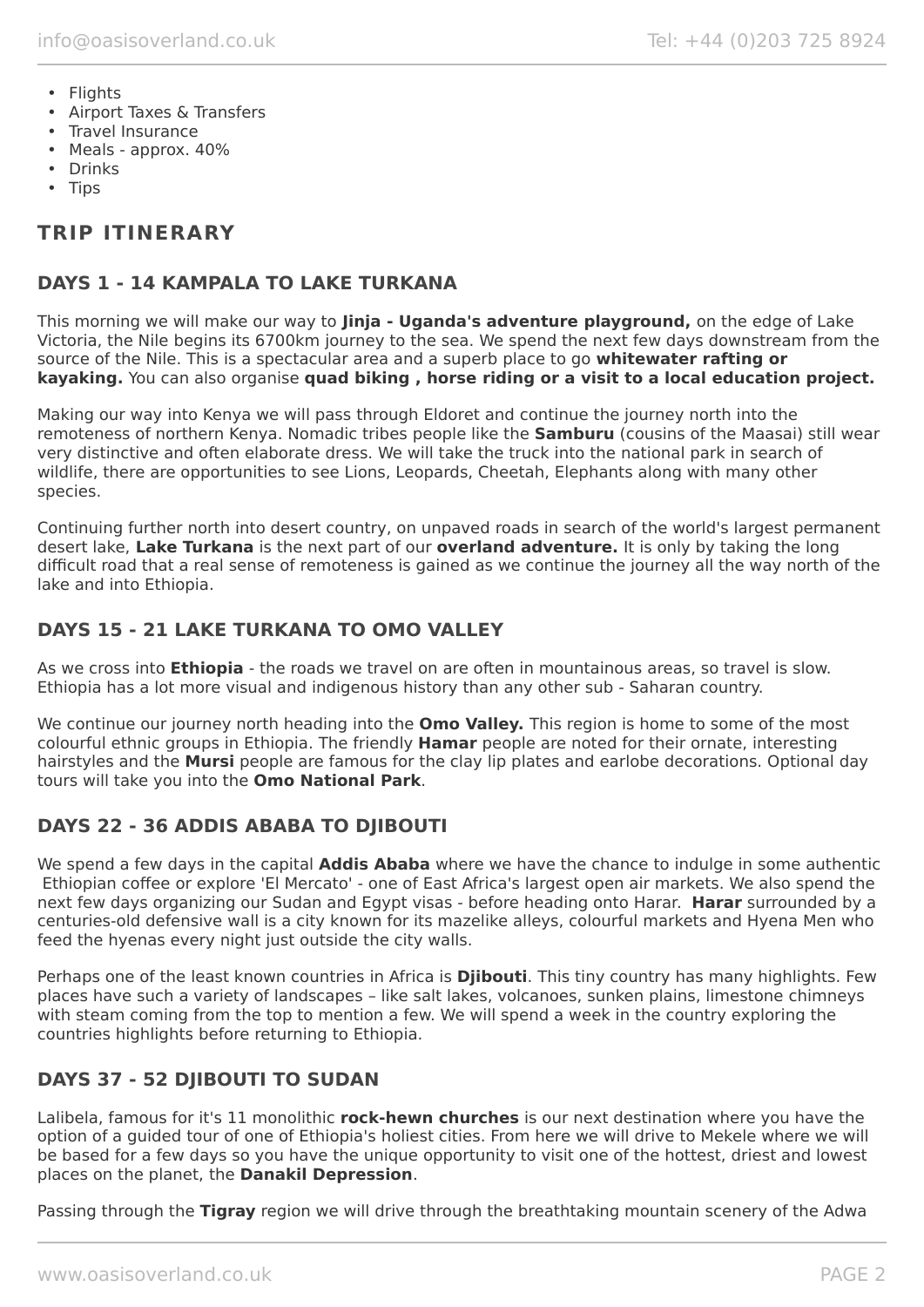mountains and reach the holy city of **Axum**in the far north of Ethiopia. Known for its tall, carved obelisks dating from the 12th Century have been kept alive by generations of dedicated priests who guard their precious religious and artistic artefacts. You will have a free day to explore the ancient city.

Unesco World Heritage listed, **Simien Mountains National Park**, with it's dramatic escarpments and freestanding pinnacles are characteristic of the area, they are also home to many indigenous animals, including Gelada Monkeys, Walia ibex, Lammargeyer vultures along with klipspringers and Ethiopian wolves. Hiking is a great way to enjoy the park and you will have time to do so if you wish.

Our last stop in Ethiopia, **Gondar** was the capital of Ethiopia from 1632 until 1868. We now make our way to **Sudan**.

## **DAYS 53 - 59 SUDAN TO WADI HALFA**

The hospitality in **Sudan** can be surprising - and is very genuine. **Khartoum** is our next stop and it has a fantastic setting on the confluence of the **Blue and White Niles**. For such a large city, Khartoum feels quite laid back. Here you can visit the **Hamed al Nil Tomb** or take a trip to the daily **camel market** or viewing the confluence of the two Niles are also an interesting ways to pass the time.

The ancient **Pyramids at Meroe** lie to the north of the capital Khartoum. Our drive across the **Nubian Desert** will see us either hugging the banks of the Nile as it snakes its way north or possibly experiencing the vast open desert plains which is dissected by the main train line from Khartoum - making this our only real point of reference. Whether passing through sleepy Nubian villages, resting in tea rooms, pottering around the local souqs or experiencing total isolation in the middle of the desert - a unique experience awaits you along this not so travelled route to **Wadi Halfa**.

## **DAYS 60 - 73 WADI HALFA TO ALEXANDRIA**

Upon reaching **Lake Nasser** and **Wadi Halfa in Northern Sudan**, we enter Egypt and board the ferry to Abu Simbel. We arrive into the small village of Abu Simbel, here you will notice one of the many cultural changes on this trip - the darker Nubian people lead a more relaxed and less hectic pace of life than their Egyptian countrymen. You have the opportunity to visit **Abu Simbel** - the massive stone monuments built by the greatest of all pharaohs, Ramses ll. After spending the night we will travel in convoy to the city of **Aswan**. Philae temple, Nubian museum, an evening boat cruise to a nubian village and walking through the colourful souk, are just some of the ways to spend your days here. You can also join a 2 or 3 day **felucca** sail boat cruise to **Edfu and Kom Ombo** before arriving into Luxor.

You will be kept busy exploring in **Luxor** - where you can visit the **Valley of Kings and Queens.** Here, the remarkably well preserved tombs of the ancient rulers -namely Ramses ll and Tutankhamun -have coloured paintings and hieroglyphics that still seem fresh even after 3000 years. **Karnak and Luxor Temples** are both in walking distance from our camp - as is the local souq where you can pick up the last of your souvenirs. The following day we drive out towards the **Red Sea Coast**. You will have time relax on the beach for a couple of days or try your hand at various watersports such as snorkelling, windsurfing or scuba diving in the cool clear blue waters.

A days drive away is Cairo we will visit the great **Pyramids and Sphinx at Giza** with our **Egyptologist guide** and also the **Egyptian History Museum**in the afternoon.

Our final destination, **Alexandria** is only a short distance away, known as "The Pearl of the Mediterranean", it has an atmosphere that is more Mediterranean than Middle Eastern and definitely a fitting way to end this exploratory and challenging overland expedition.

# **ESSENTIAL INFORMATION ABOUT YOUR TRIP**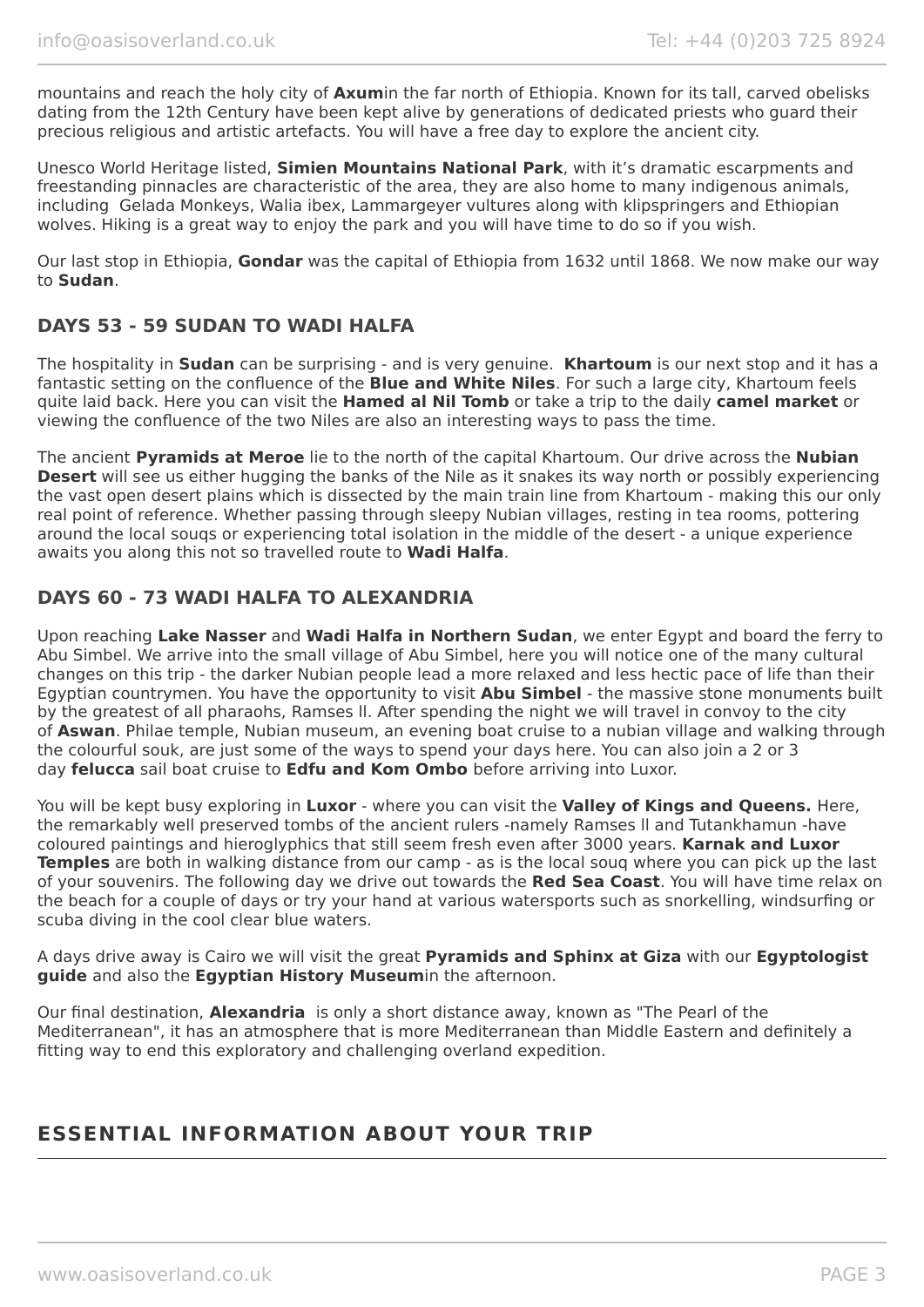## **ARRIVAL & ACCOMMODATION**

**Trip Joining Point:** Red Chilli Hideaway - Kampala

**Start Time Day 1:** 08:00

**Address:** The Red Chilli Hideaway, 13-23 Bukasa Hill View Road, Butabika, Kampala

**Telephone:** +256 (0) 772 509150

**Website: [www.redchillihideaway.com](https://www.redchillihideaway.com/)**

**Email: [reservations@redchillihideaway.com](mailto:reservations@redchillihideaway.com)**

All prices listed are approximate and subject to limited availability.

| <b>Room Type</b>                | <b>Price</b> | <b>Description</b> |
|---------------------------------|--------------|--------------------|
| Dorm - shared facilities        | US\$10.00    | Per Person         |
| Single - shared facilities      | US\$28.00    | Per Room           |
| Twin / Double shared facilities | US\$32.00    | Per Room           |
| Single en-suite                 | US\$42.00    | Per Room           |
| Double en-suite                 | US\$48.00    | Per Room           |

#### **The trip starts from Red Chilli Hideaway at approximately 8am on the morning of Day 1 of your trip.**

Red Chilli has been operating lodges and campsites in Uganda since 1999. Facilities include, swimming pool, restaurant, bar, WiFi, games area, free shuttle into the city and much more. Red Chilli Hideaway, situated in the leafy suburbs of Kampala, offers a peaceful haven close to the city centre, with a range of accommodation including camping, dorms, private and en-suite rooms.

#### **PRE-TRIP ACCOMMODATION:**

Please book this direct with Red Chilli Hideaway. Accommodation costs are payable direct to Red Chilli on arrival in \$US / visa credit card or Ugandan Shillings.

#### **AIRPORT TRANSFERS:**

Airport transfers can be arranged with Red Chilli hideaway directly. Your Transfer Rep. will be waiting for you as you enter the arrivals hall. If you have not arranged an airport transfer through the backpackers there are many taxi's available outside the airport.

#### **PRE-DEPARTURE MEETING**

There will be a pre-departure meeting in the starting hotel the night before the start of the trip, usually around 6:00pm. There will be a notice in reception advising the exact time and here your crew will explain how the day to day running of the trip works. Your Tour Leader will **collect your Local Payment** money as well as 2 photocopies of your **passport information page**, **insurance policy details** with policy number and confirmation that the duration will cover you for the entire trip and a **24-hour emergency assistance** telephone number. It is essential that you attend this meeting - please let the UK office or your tour leader know if you are unable to do so.

## **POST TRIP ACCOMMODATION AND AIRPORT TRANSFERS**

Post-trip accommodation can be arranged with your tour leader during the trip or directly with the hotel on arrival. The return airport transfer can be arranged through your hotel / hostel and is not included, it is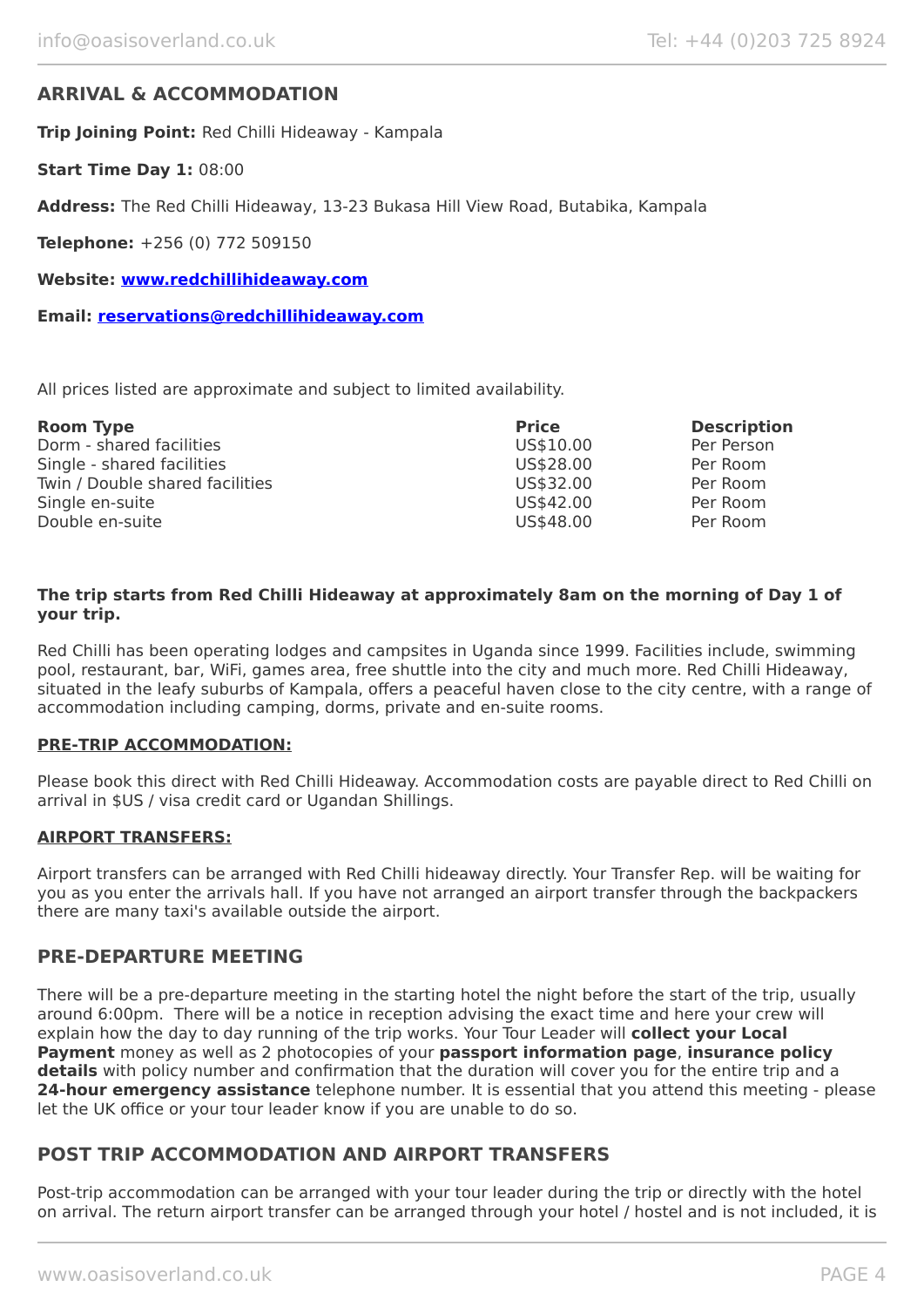at your own expense. We regret these services cannot be arranged via the Oasis office before departure.

## **FLIGHT INFORMATION**

You need to arrive at your departure city at least the day before your trip begins.

For return flights, as this is an **Exploratory** trip we recommend you do not purchase these in advance. Due to the nature of this expedition, unforeseen delays can be experienced anywhere along the route and we cannot guarantee our arrival dates at the various locations.

There are many online flight search engines such

as **[www.skyscanner.net](http://www.dpbolvw.net/click-5720161-10639348)** or **[www.ebookers.co.uk,](http://www.ebookers.co.uk/)** flights can also be booked direct with airline websites or through travel agencies. Please inform us of your flight details through your online account, as airport transfers can be arranged for various trips.

**One way ticket:** If you intend to travel on a one way ticket to meet up with one of our trips, without possessing an onward flight ticket - we recommend that you have a copy of your payment confirmation/ receipt (that you will be sent at time of your balance payment) available at immigration to assist easy entry.

**Departure Taxes:** Please check with your Travel Agent or Airline if your flight ticket already includes a departure tax payment out of the country. If it does not - please budget for approx US\$30 to \$70 USD - to be paid in US\$ only.

## **PASSPORTS**

Your passport must be valid for at least 6 months AFTER your trip finishes. This is a general requirement for all of the countries we travel to on our trips.

If you have dual nationality you can only use one passport for the entire trip. It is your responsibility to ensure you have all the relevant visas you require.

Please bring 2 photocopies of your passport details to give to your tour leader.

Number of blank pages required for the trip, please use this as an approximate guide:

- Cape Town to Alexandria 19 blank pages
- Harare to Alexandria 15 blank pages
- Harare to Kampala OR Addis Ababa to Cairo 8 blank pages

### **VISAS**

The information below is to be used only as a guide and may change without prior notice. It is advisable to contact the relevant embassy in plenty of time before the trip departs to check the current visa requirements**.** It is **your responsibility** to ensure you have all the relevant visas you require**.**

#### **Visas must be paid for in USD cash ONLY.**

| <b>Country</b> | <b>UK</b> | <b>Irish</b>  | <b>Aust</b> | <b>NZ</b> | <b>S.Africa</b> | <b>USA</b> | <b>Canadian</b> |
|----------------|-----------|---------------|-------------|-----------|-----------------|------------|-----------------|
| Egypt          | US\$35    | <b>US\$45</b> | US\$35      | US\$35    | Free            | US\$35     | US\$35          |
| Sudan          | US\$170   | US\$170       | US\$170     | US\$170   | US\$170         | US\$270    | US\$170         |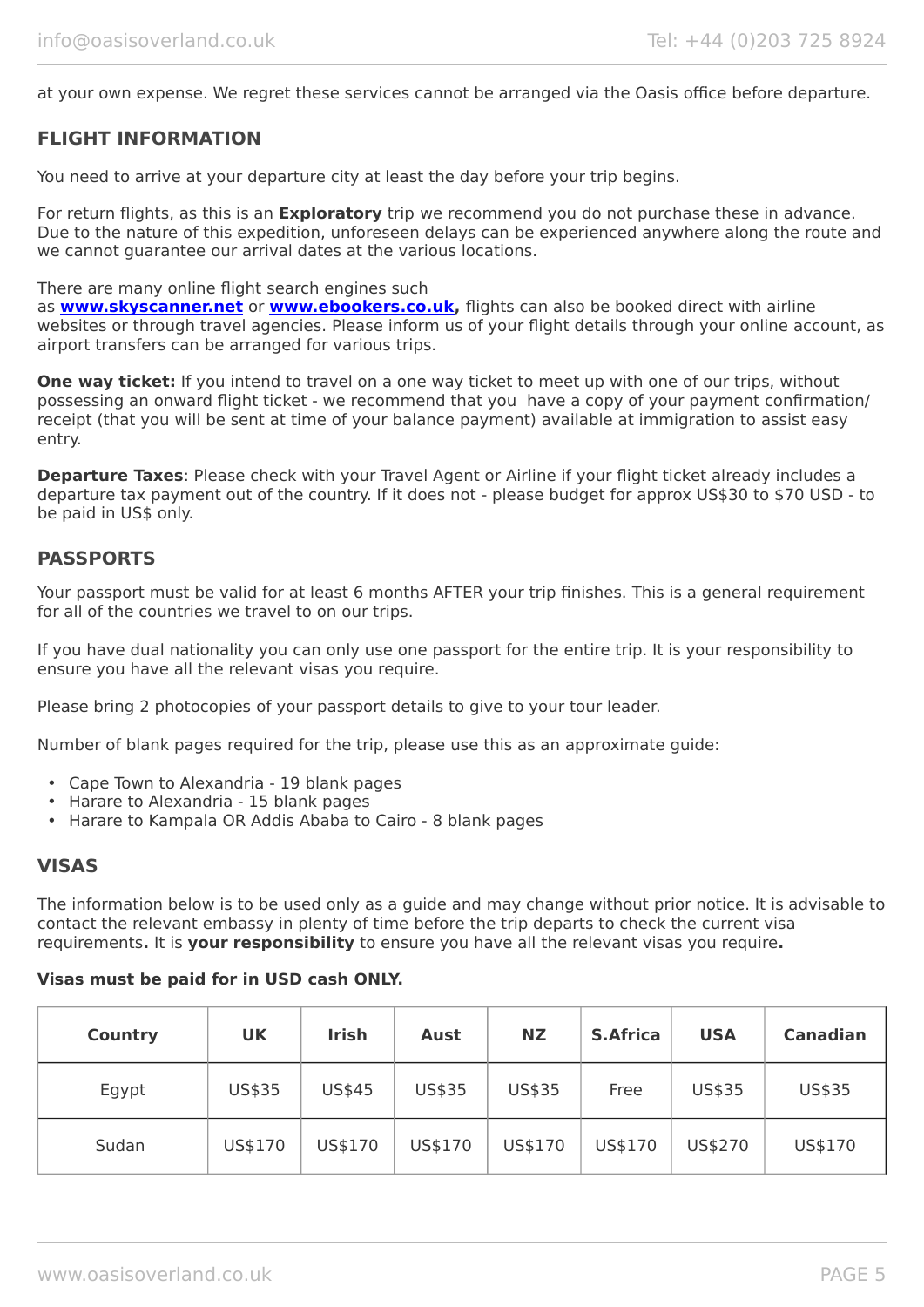| Ethiopia         | US\$60  | US\$60  | US\$60        | US\$60        | US\$60  | US\$70  | US\$60  |
|------------------|---------|---------|---------------|---------------|---------|---------|---------|
| East Africa Visa | US\$100 | US\$100 | US\$100       | US\$100       | US\$100 | US\$100 | US\$100 |
| Kenya            | US\$50  | US\$50  | <b>US\$50</b> | US\$50        | US\$50  | US\$50  | US\$50  |
| Uganda           | US\$50  | US\$50  | <b>US\$50</b> | US\$50        | US\$30  | US\$50  | US\$50  |
| Rwanda           | US\$50  | US\$50  | US\$50        | US\$50        | Free    | US\$50  | US\$50  |
| Tanzania         | US\$50  | US\$50  | US\$50        | <b>US\$50</b> | Free    | US\$100 | US\$50  |
| Malawi           | US\$75  | US\$75  | US\$75        | US\$75        | Free    | US\$75  | US\$75  |
| Mozambique       | US\$100 | US\$100 | US\$100       | US\$100       | Free    | US\$100 | US\$100 |
| Zimbabwe         | US\$55  | US\$55  | US\$30        | US\$30        | Free    | US\$30  | US\$75  |
| Botswana         | Free    | Free    | Free          | Free          | Free    | Free    | Free    |
| Namibia          | Free    | Free    | Free          | Free          | Free    | Free    | Free    |
| S. Africa        | Free    | Free    | Free          | e-visa        | Free    | Free    | Free    |

For more information on other nationalities & visas checkout **[www.projectvisa.com](http://www.projectvisa.com/)**

### **Kenya**

Passport Holders from UK, Ireland, Australia, New Zealand, USA, Canada and most EU countries will require an e-visa to enter Kenya **which must be obtained in advance of travel**.

Passport Holders from other countries, will need to check the current visa requirements with the relevant consulate, and whether you need to obtain the visa in advance.

**East African Visa - (relevant to Grand Adventurer, Apes & Lakes, Gorillas & Gameparks, Nairobi to Kigali and the Nile Trans (Nairobi to Cairo 9 weeks))** - This covers you for entry into Kenya, Uganda and Rwanda and **is obtained as an e-visa in advance of travel**. You can apply via any of the three country websites, though the Kenya authorities and [government visa website](https://evisa.go.ke/evisa.html) seem to provide the most efficient and quickest process. Once you leave the three countries your visa will expire, so if your itinerary will for example be re-entering Kenya again later please be aware that you may have to apply for and pay for a 2nd Kenyan visa in enough time before you are due to enter the country. .

### **Kenyan Visa** - **(relevant to Coast to Coast, Savanna Dawn and Gameparks & Zanzibar trips**) -

Kenya has introduced electronic visa applications. Travellers need to apply via [https://evisa.go.ke/](https://evisa.go.ke/evisa.html) [evisa.html](https://evisa.go.ke/evisa.html). This can take up to 7 days so ensure you plan in advance. You will need to print a copy of your visa to present to immigration at your point of entry into Kenya. You may be denied boarding of your flight to Kenya, or denied entry to Kenya if you do not have your printed copy of your e-visa with you.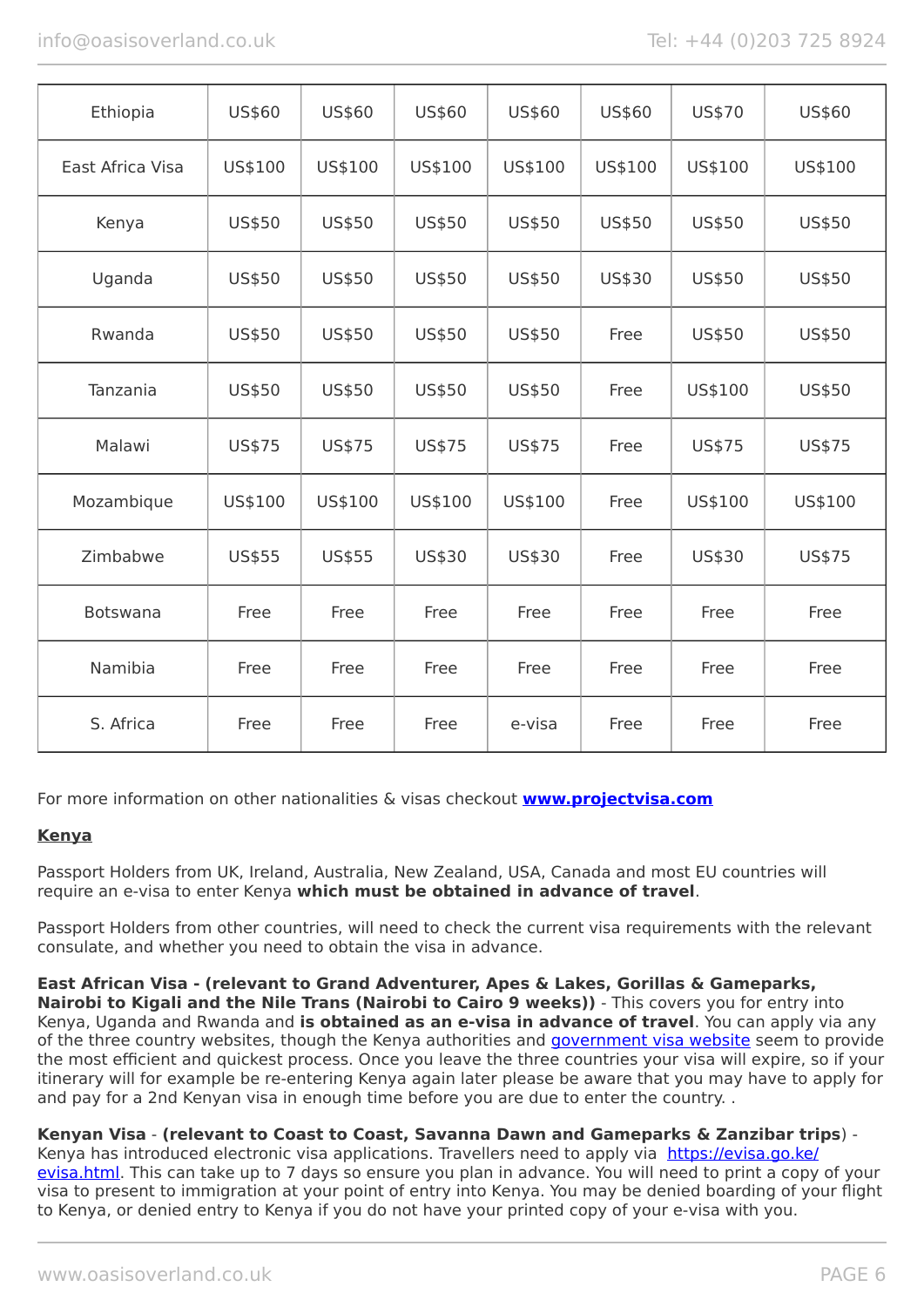If you are travelling on the **Trans Africa or Nile Trans expeditions** you will apply for the East Africa visa online while on the trip. Your tour leader will liaise with you about this.

#### **Egypt**

All Nationalities require a visa for Egypt

**Starting in Cairo -** Passport Holders from UK, Ireland, Australia, New Zealand, USA, Canada and most EU countries can obtain the visa at the airport on arrival. Normal cost \$25 USD. **South Africans** will need to obtain this visa in **advance**, it is not available at the border on arrival.

**Starting in the UK or Accra for the Trans Africa and Cape Town or Nairobi for the Nile Trans Trip -** Passport Holders from UK, Ireland, Australia, New Zealand, USA, Canada and most EU countries will require a visa to enter Egypt, and we will obtain this visa whilst on the trip. Normal cost \$25 USD.

Passport Holders from other countries, will need to check the current visa requirements with the relevant consulate and whether you need to obtain the visa in advance.

You will need to bring 2 recent colour passport photos with a white background along with you to apply for the visa.

#### **Djibouti**

All Nationalities require a visa for Djibouti. We will obtain this visa whilst on the trip. Approximate cost \$95 USD.

You will need to bring 3 recent colour passport photos with a white background along with you to apply for the visa.

#### **Ethiopia**

Passport Holders from UK, Ireland, Australia, New Zealand, USA, Canada and most EU countries will require a visa to enter Ethiopia.

**Joining in Cape Town, Cairo or Nairobi for the Nile Trans trip** - All nationalities must obtain a Ethiopia visa in advance, before joining the Oasis trip. You will need to apply for this visa in your country of residence, so please allow time for your visa process before your trip commences.

Details for the visa process and application will be emailed to you a few months before your trip departs. Cost will depend on the embassy in your home country.

**Joining in the UK or Accra for the Trans Africa trip** - Passport Holders from UK, Ireland, Australia, New Zealand, Canada and most EU countries will need to obtain this visa whilst on the trip. As this visa is valid for three to six months only, and must include your entire stay in Ethiopia, obtaining it prior to the start date means it will have expired by the time we arrive into Ethiopia, 8 months later. Costs vary depending on your nationality. Details for the visa process and application will be emailed to you a few months before your trip departs. Cost will depend on the embassy in your home country.

You will need to bring 2 recent colour passport photos on a white background along with you to apply for the visa.

American passport holders are able to obtain visas valid for 1 to 2 years, and as such, should obtain the visa prior to travel. We can supply supporting documentation for this if necessary.

**Joining in Cape Town or Harare for the African Explored Expedition** - you will need to obtain a 6 month multiple entry visa. For Australian and New Zealand passport holders obtaining their visa in Canberra it is not possible at this stage for a 6 month visa, so you will either have to hold 2 passports or can only book on the smaller sections of this trip, please contact the embassy for up to date information [www.ethiopianembassy.net](http://www.ethiopianembassy.net/)

Details for the visa process and application will be emailed to you a few months before your trip departs.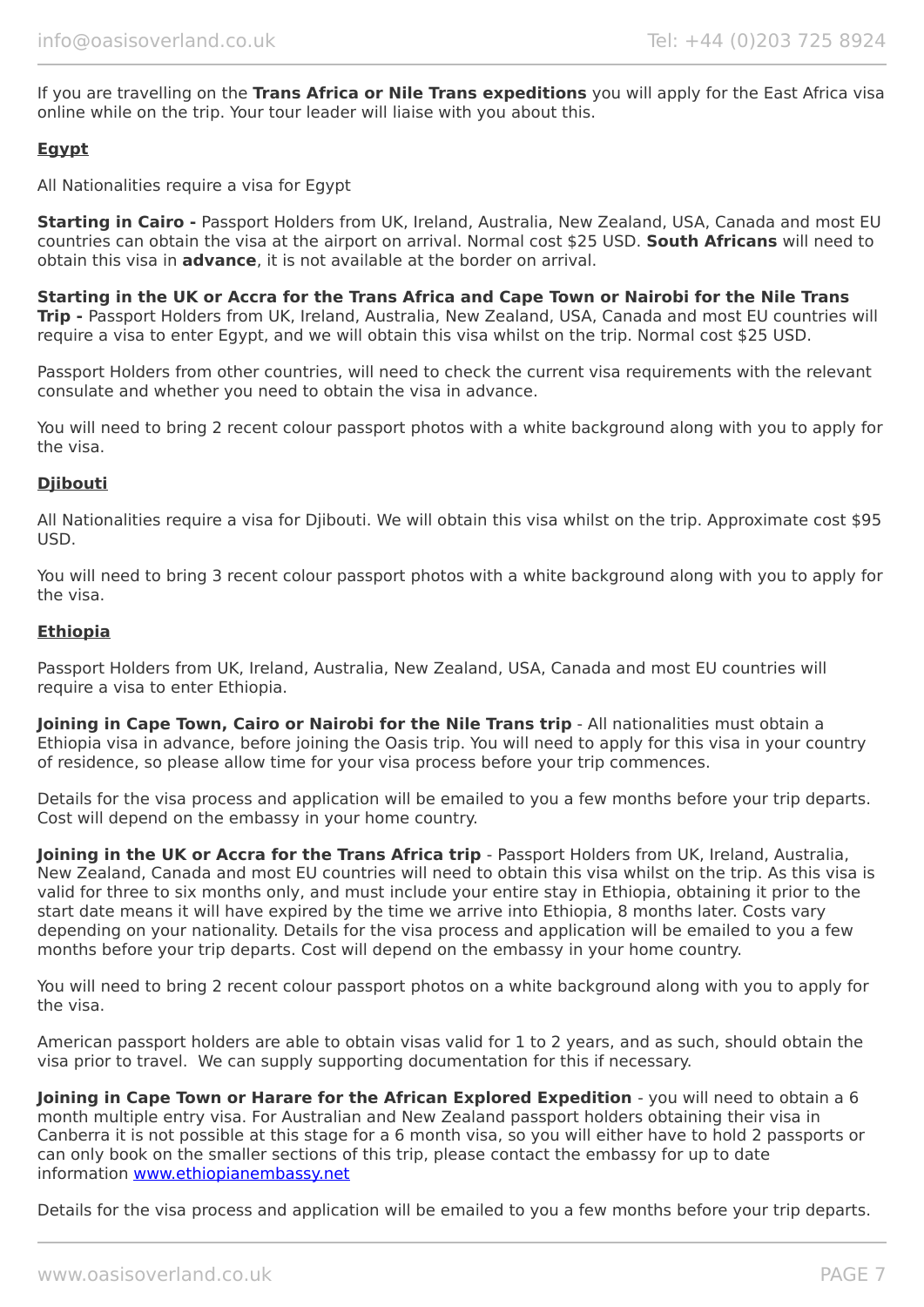Cost will depend on the embassy in your home country.

**Joining in Addis Ababa** - Passport Holders from UK, Ireland, Australia, New Zealand, USA, Canada and most EU countries can obtain the visa at the airport on arrival.

You will need to bring 2 recent colour passport photos on a white background along with you to apply for the visa.

New from 2018 - Travellers joining in Addis Ababa can now apply for the Ethiopian eVisa by following this link [www.evisa.gov.et](https://www.evisa.gov.et/). The approximate cost is \$52 USD for a single entry visa valid for 30 days and \$72 USD for a single entry visa valid for 90 days.

#### **Sudan**

All Nationalities require a visa in advance for Sudan. Everyone will need to send through a coloured scanned copy of the passport they will be travelling on to the office before the trip commences.

**Starting in Cairo -** passport Holders from UK, Ireland, Australia, New Zealand, Canada and most EU countries will require a visa to enter Sudan, we will obtain this visa whilst in Egypt (Aswan). Approximate cost \$140 USD, (this includes an immigration registration fee of US\$60pp & a departure tax of US\$10pp).

You will need to bring 4 recent colour passport photos on a white background along with you to apply for the visa.

**USA** passport holders starting in Cairo will need to apply for the visa before you join the trip. Oasis Overland can assist you with a letter of invitation and authorisation code through a Sudanese agent. Approximate cost is \$130 USD for the letter of invitation and authorisation code. Visa costs will depend on the embassy in your home country. On Entering Sudan you will still need to pay an additional \$70 USD (for an immigration registration fee of US\$60pp & a departure tax of US\$10pp). You will need to bring 2 recent colour passport photos on a white background along with you to apply for the registration.

**Starting in the UK or Accra for the Trans Africa and Cape Town or Nairobi for the Nile Trans Trip -** Passport Holders from UK, Ireland, Australia, New Zealand, Canada and most EU countries will require a visa to enter Sudan, and we will obtain this visa whilst on the trip. Approximate cost \$140 USD, (this includes an immigration registration fee of US\$60pp & a departure tax of US\$10pp).

**USA** passport holders starting in UK, Accra, Cape Town or Nairobi as part of the Trans Africa or Nile Trans to Cairo, will need to apply for a letter of invitation and authorisation code before a visa can be granted. We can arrange a Sudanese agent to assist US citizens with your visa application whilst you are on the trip. Approximate cost \$140 USD for the visa, (this includes an immigration registration fee of US\$60pp & a departure tax of US\$10pp and an additional \$130 USD for the Letters of Invitation.

Everyone will need to bring 4 recent colour passport photos on a white background along with you to apply for the visa.

#### **Uganda**

Passport Holders who have already obtained an East Africa, will not need to purchase another visa to enter Uganda.

If you are NOT travelling on an East Africa Visa; passport holders from UK, Ireland, Australia, New Zealand, USA, Canada and most EU countries will require a visa to enter Uganda, this can be obtained on the trip at the border on arrival. Approximate cost is \$50 USD.

Passport Holders from other countries who have NOT obtained their East Africa visa, will need to check the current visa requirements with the relevant consulate, and whether you need to obtain the visa in advance.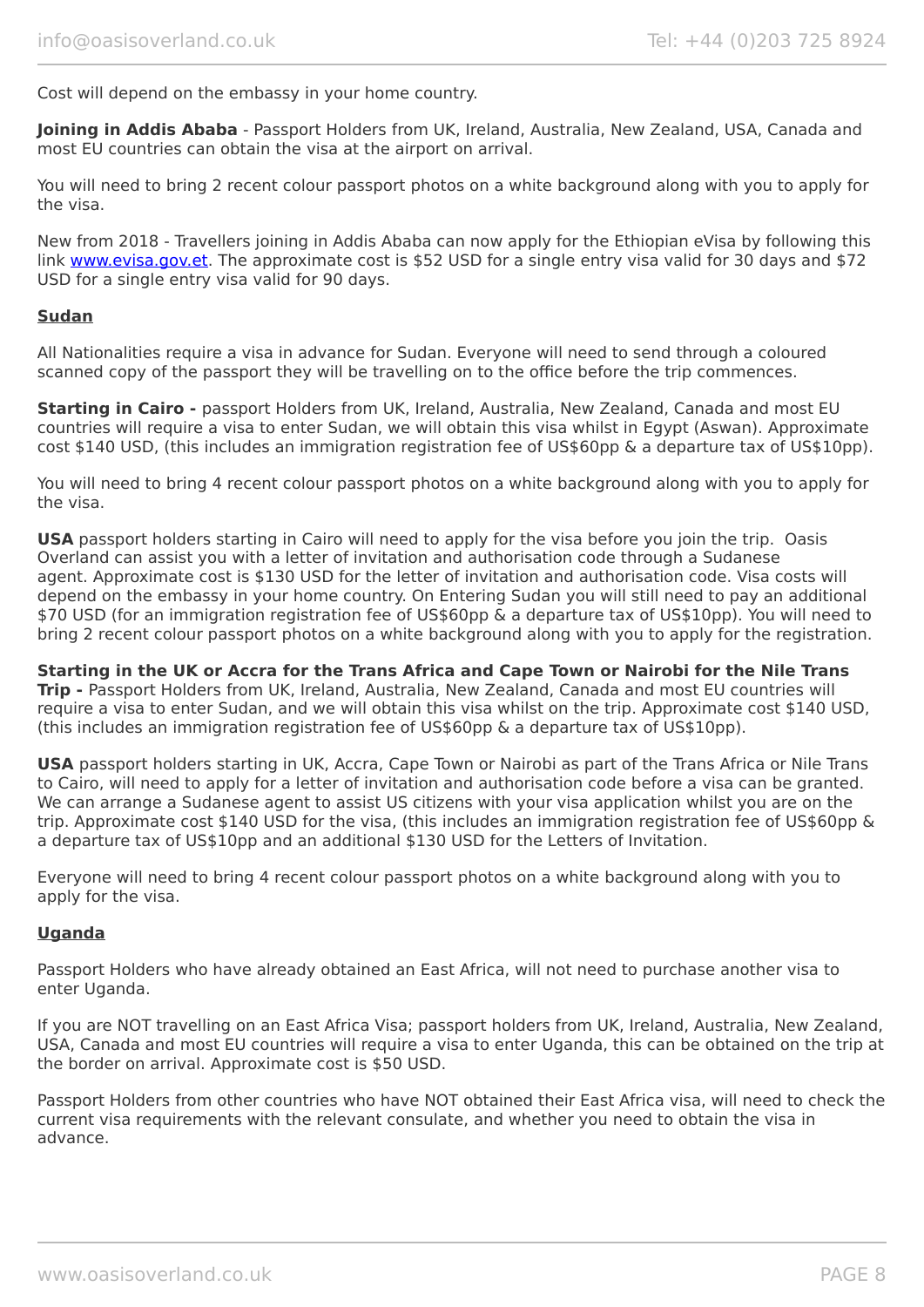## **VACCINATIONS AND HEALTH**

It is possible that you may require some vaccinations for your trip, depending on the areas that you are visiting. As we are not medically trained, we are unable to give detailed advice on vaccination requirements, so please use the information below as a guide only. We have worked closely with **Nomad Travel Clinics** for many years and they offer Oasis travellers a **10% discount** on vaccinations, antimalarial drugs, first aid items, clothing and equipment, just enter discount code OASIS1000 at **[Nomad](http://www.nomadtravel.co.uk/) [Travel](http://www.nomadtravel.co.uk/)**. Alternatively you can check out the **[fit for travel website](https://www.fitfortravel.nhs.uk/home)** for more travel health information or consult a reputable travel clinic or your GP for information and advice. We suggest that you allow at least 8 weeks to get all your vaccinations.

**Yellow Fever** - Being vaccinated against Yellow Fever and having a valid certificate and a photocopy is deemed compulsory in nearly all the countries we visit in Africa, especially at certain borders and are needed if you are entering from an infected country. You can view a list of countries requiring a certificate through the **[World Health organisation](http://www.who.int/ith/ITH_country_list.pdf)**.

**Rabies** - Vaccinations are regularly advised for all countries that we travel through in Africa - especially if time and money are not a deterrent.

**Malaria** - In some of the areas we visit there is a risk of contracting Malaria. You must be aware that whatever malaria prophylactics you are taking, they only offer partial protection. They must be coupled with your own physical efforts against being bitten - which is the best prevention. Malaria-carrying mosquitoes come out at sunset so from this time you should wear long sleeves and trousers. Exposed skin, especially ankles, should have insect repellent containing 'Deet' applied to them. Your crew will advise on where the worst affected areas are on the trip. There are a number of prophylactic malaria treatments on the market & requirements change. It is also wise to take a sample of whichever prophylactic you choose, a few weeks before you leave. This way you may determine early on if you have any adverse reactions so you can change the regimen if necessary. Please consult a reputable travel clinic or GP for advice. For more information visit **[www.nomadtravel.co.uk](http://www.nomadtravel.co.uk/)** or **[www.fitfortravel.scot.nhs.uk](http://www.fitfortravel.scot.nhs.uk/)**

**Dengue** - Unlike the malaria mosquito, which bites at night, the dengue carrying mosquito bites during the day. Some areas we travel to do have occasional outbreaks & it is therefore advised that you take care not to be bitten during the day as well as at night. There is no vaccine available.

**Health** - To join our trips you should be in good general health. Your medical insurance company must be told if you have any pre-existing medical condition / allergy or if you are on any regular medication, otherwise you may not be covered under your policies for these. Our crew will need to know of any medication or conditions you may have. For general health advice log onto **[www.nathnac.org/travel/](http://www.nathnac.org/travel/)**.

### **TRAVEL INSURANCE**

It is a compulsory requirement that you have adequate travel insurance before you join any Oasis Trip & at the very least are insured for all necessary medical & repatriation costs incurred.

You will be asked to provide the following details in **My [Oasis Account](https://oasisportal.eecsoftware.com/)** if you have not already done so: travel insurance name, insurance policy number & insurance emergency telephone number. You will also be required to give a copy of your policy with this information to your Tour Leader on arrival with confirmation that the policy duration is sufficient to cover you for the entire duration of your trip. It is also wise to leave a copy of your insurance policy with a friend or relative for safe keeping.

We believe that your safety and holiday enjoyment are very important. It is a mistake to think that "it will never happen to me". It is also very important that you are covered for all the activities that you may wish to undertake while on our trip. It is extremely important that you check the full extent of your cover related to 24 hour Medical Emergency Assistance. In the event of you needing medical treatment you want to know that you have the best cover available to you. Your policy should include adequate Medical Emergency and Repatriation cover as well as Cancellation, Baggage and Personal Liability cover. You need to be aware of EXACTLY what activities your policy covers you for. Please note that skiing is not usually covered in most insurance policies.

We offer tailor made Overland Adventure Travel Insurance that covers most of the adventure and sporting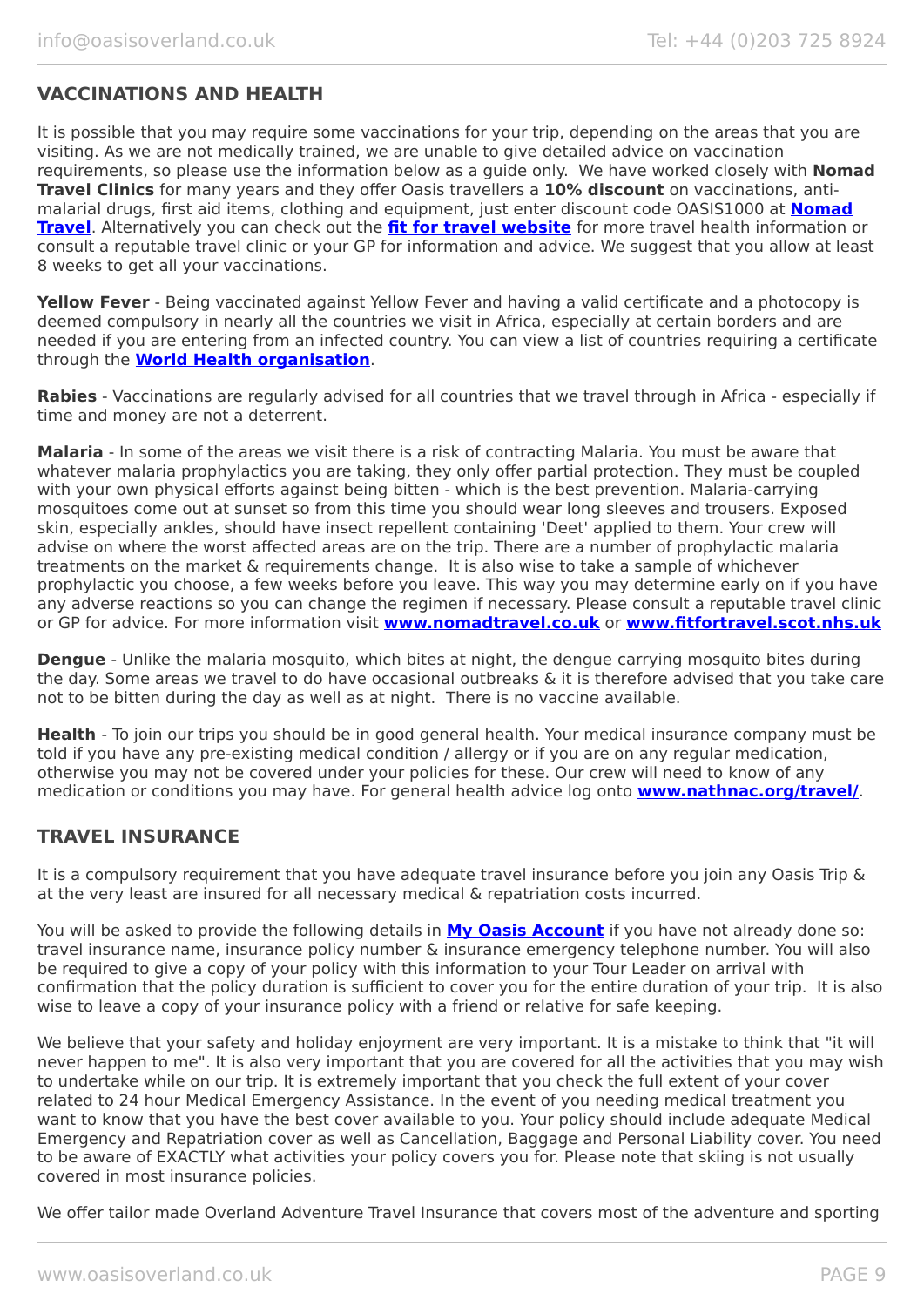#### activities on our trips.

For further information on the insurance we offer, the activities covered and costs, check out the **[Travel](https://www.oasisoverland.co.uk/travel-insurance) [Insurance](https://www.oasisoverland.co.uk/travel-insurance)** section of our website. You can purchase our insurance by logging into **[My Oasis Account](https://oasisportal.eecsoftware.com/)** and click 'Buy Insurance' or through the following **[link](https://www.campbellirvinedirect.com/oasisoverland/)**.

#### **MONEY, BUDGETS AND LP**

#### **Local Payment (LP)**

LP is part of your overall trip payment and is the most cost effective and practical way to get hard currency to Africa to pay for a variety of your day to day local costs (i.e. all meals prepared by the group, campsite/hostel fees, gas, and certain activities listed on the trip page) which cannot be pre-paid from the UK. It is a guaranteed amount, set before your trip departs, and unlike 'group kitty' systems we will not ask you to contribute more once the trip is underway.

**Please note:** Your LP is payable to your Tour Leader on the morning of departure in US\$ Dollars CASH ONLY. Make sure that all your notes are in good condition. Old, torn or marked notes are often refused by the banks and we will therefore be unable to accept them either. Please do not bring all of your Local Payment in US\$100 notes and also make sure that they are post 2013 and do not have a serial number starting with CB**.**

#### **How to bring your currency?**

Past Oasis travellers have fed back that, as a general rule it is best to bring your money in US\$ dollars **cash**, although you could also bring a combination of US\$ & £GB if British pounds are your home currency. It will depend on the exchange rate at the time of your trip as to which currency is better, but we suggest that US\$ are the preferred option for East Africa, whilst £GB can also be easily exchanged in Kenya, Tanzania and Southern Africa. PLEASE NOTE YOU SHOULD DEFINITELY BRING AT LEAST 50% of your money in cash. You will need to pay for your visas and many of the optional excursions using cash and there will be times when you need cash to change into local currency. Some travellers worry about carrying so much cash with them, however all Oasis Overland trucks are equipped with an onboard safe for the security of your money and passport.

We also advise to bring £50 worth of SA Rand in Cash, as this may be needed if we arrive into Namibia or South Africa on a weekend & the banks/ATMs are closed (only if you are travelling to these countries).

**Make sure that all your notes are in good condition. Old, torn or marked notes are often refused by the banks and shops. Please ensure your notes are dated post 2013 and do not have a serial number starting with CB.** Scottish pounds are also not accepted.

Please remember that Visas need to be paid for in US\$ CASH ONLY!

#### **Spending Money**

From past trips and traveller feedback £100 to £145 per week should cover costs such as some meals out (on average 2 per day are supplied), soft drinks and beers, email & communications, souvenirs and other general spending. Personal spending habits & budgets differ greatly from person to person. Budget on **visa costs** (see visa section above) and **optional activities** separately (see optional excursions page) & allow extra for your **Local Payment** contribution**.**

#### **Changing money**

Change your money only at banks, hotels, airports or forex bureaus. It is illegal to change money on the street, as these people will normally be opportunistic thieves or undercover police. Your crew will advise you where & when you can change money & with what means. It is also a good idea to have a small CASH emergency fund, to allow for the unexpected.

#### **Credit & Debit Cards**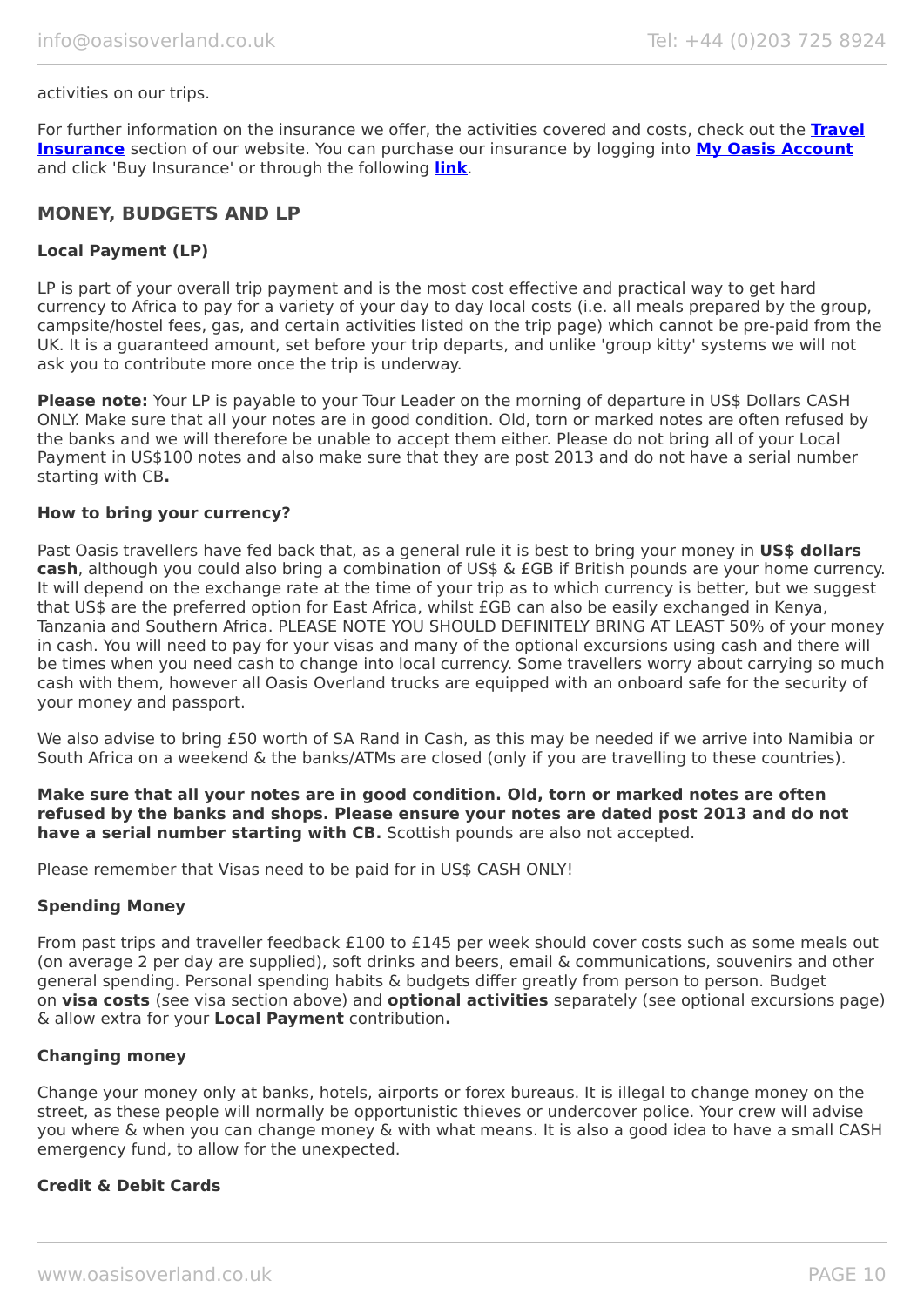If you are intending using your credit or debit card, we suggest taking more than one card with you as you may find that your card is not accepted in the first ATM you try. Visa and Maestro cards are best. **We do not recommend using MasterCard based cards in Africa as they have very limited access through large parts of Africa.** Please note that usually you will be given local currency and NOT US\$ or £GB. We recommend that you inform your bank that you will be using your card abroad to avoid it being blocked. Please see the optional excursions page for activities that can be paid for using a Credit or Debit Card. Commission rates vary between 2-8%.

#### **Pre-Paid Travel Currency Cards**

These cards are similar to normal Credit and Debit cards but they can be pre loaded with cash before you travel with a set amount allowing you to withdraw this cash using the card at normal ATMs. It is a more secure way to access cash on your trip, but again do not rely on these as your sole means of funds on a trip - (please refer to the ATM section). Several banks and companies now offer these cards, but be sure to look into the rates for withdrawing cash when making your decision. When using these cards abroad you will use them to withdraw the local currency from an ATM and not the currency that you loaded onto the card.

#### **ATMs**

These are available in most major cities along our route and allow you to withdraw local currency only. We discourage you from relying on your ATM card as a primary source of funds in case it is lost/stolen/ swallowed, or the machine isn't working. In some destinations we probably won't even see a bank or ATM for days on end so having hard currency to exchange is essential. Besides memorising your PIN, it is also important to be aware of your daily withdrawal limit and bank withdrawal costs. Please note that although Zimbabwe's currency is US Dollars it is not currently possible to obtain USD cash from ATMs or banks due to the country's cash shortage.

#### **Tipping**

Is often expected and relied upon. It is often more than a reward for services well done, but, as wages are extremely low, it is an accepted means of supplementing an income. If you would like to leave a tip for any activity/individual, you could organize this as a group and give a tip at the end. A recommended amount for restaurants is usually 10% of your total bill and similar for activities. Some countries also add an extra Government tax on restaurant bills.

Because it can be difficult to know what to tip, and because it has such importance in some areas both economically and culturally, there may be times and activities for which your crew will make it clear what level of tipping is 'customary/expected'. They may also be quite enthusiastic or assertive in encouraging you to take account of these suggestions. This is motivated by the knowledge of how important tipping can be, and the offence or confusion that can be caused when local people are tipped poorly. In the end, tipping remains at the discretion of the individual, but our crew will continue to advise on normal or average rates, and we would ask you to carefully consider the economic or personal impact of being seen as 'under tipping'. We know that many who travel with us are on a tight budget, but ask you to consider that those we work with locally may also face financial hardship, and also work very hard to try to give you unrivalled service/ experiences.

As a very rough guide, we would suggest that you budget for an amount equal to 10% of the local payment for your trip, plus 10% of the cost of any of the listed optional excursions that you wish to do. The amounts you end up tipping may vary from a rigid 10%, but hopefully this will help you budget in general.

In the past we have been asked by travellers about tipping your Oasis Crew. If you choose to do this, it would be budgeted separately from the above. Our guys work very hard at making your trip a great travel experience. Working overseas can often be challenging and they are pretty much on call for you 24 hours a day, so it's appreciated as a thank you for hard work and good service, but of course not mandatory. Our suggestion is to budget around US\$1 a day.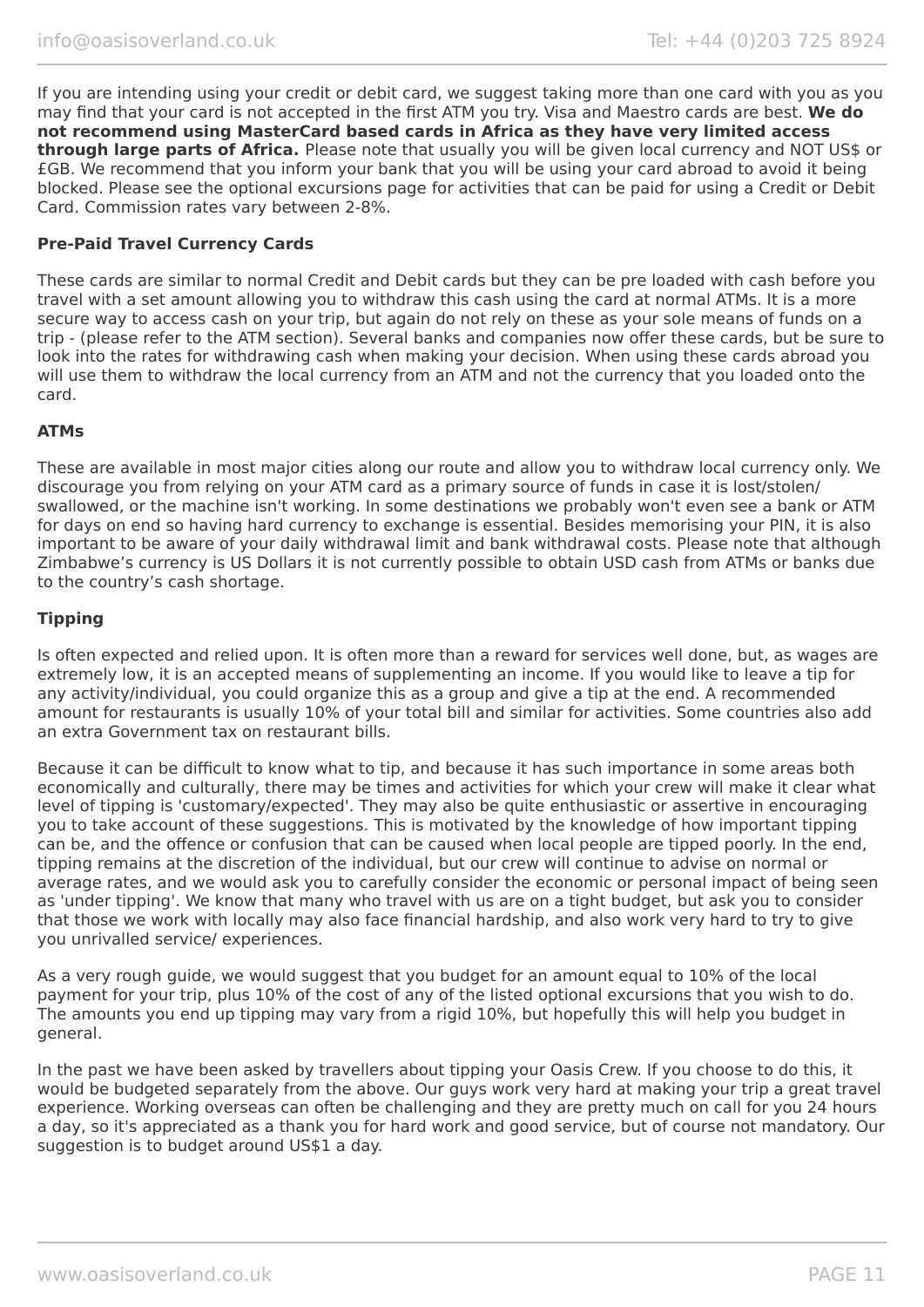## **CLIMATE**

Daytime temperatures in Egypt and Sudan can exceed 35C, with nights dropping to 3 or 4C (especially in the desert areas. Daytime temperatures in Ethiopia are cooler due to the altitude - especially in the highlands (Gondar, Lalibela) where it can get chilly especially at night.

In East Africa (Kenya, Uganda, Tanzania) the year is loosely divided into the 'short' rains (November) and the 'long' rains (March to May). The 'rains' usually last for one or two hours each day followed by hot sunny weather. Nights can be surprisingly cold at higher altitude in western Uganda, Ngorongoro Crater & the Rift Valley.

In Southern Africa (Malawi, Zimbabwe, Botswana and South Africa) the 'dry' season is April to October when the nights can be quite cold (May to August usually being the coldest months). From November to March the weather is hotter and there is summer rainfall, although this is very intermittent when it may not rain for months, or it can rain for a day at a time. **[View African Climate Chart](https://www.oasisoverland.co.uk/trans-africa-climate-chart)**

## **WHAT TO TAKE**

The less you take the less you have to pack, wash & lug home & you can always pick up extras along the way. Most people make the mistake of bringing too much gear. Clothes washing or laundry facilities will be available at least once a week. You will be travelling in the heat & camping in the cold, so bring clothes for all climates; rough stuff is best. Pack according to season: allowing for extremes in temperature (from the constant baking heat in the dry season to the cold and occasional frost overnight in the south). Make sure that you bring your gear in a traditional soft sided 70 - 90L rucksack or holdall - suitcases are not suitable. **Remember baggage is limited to 20kg per person plus one day bag.**

- Sleeping Bag 3 to 4 season bag, depending on season, & sleep sheet
- Foam sleeping mat or thermarest & repair kit
- Small day-pack or small bag to carry daily items
- Soft rucksack or holdall (NOT rigid suitcase)
- Water bottle for personal use we recommend Water-to-Go (see below Responsible Travel)

- One pair of trainers or boots
- Sandals/flip flops/jandals/thongs
- Underwear/socks
- T shirts/shirts
- Shorts/swimwear
- Jeans/trousers/jog pants/leggings
- Skirt or dress
- Sweat shirt/jumper
- Jacket/fleece & waterproof jacket

#### **Recommended Medical Kit List**

- Antiseptic ointment/Antihistamine cream & tablets
- Nurofen or equivalent pain-killer
- Eye-drops/bath
- Anti-diarrhoea treatment
- A couple of bandages (elasticated &

## **Equipment Toiletries - Most available to buy on trip**

- Soap, shampoo, toothbrush/paste, antibacterial hand wash, lip balm & moisturiser
- Sun block  $35 +$  after sun, hat & sun glasses
- Tampons (can buy in most places)
- Contraception

#### **Clothes Personal Effects**

- Camera with protective case, spare batteries, film/ memory card
- Torch & spare batteries (head torch is best)
- Travel adaptor plug/charger (for cameras & mobile phone batteries)
- Money belt
- Personal stereo there is a stereo on the truck with iPod/MP3 adaptors
- Towel &/or sarong
- Some suitable antibiotics as recommended by your doctor for infected cuts or to treat severe dysentery
- Rehydration sachets/vitamin tablets
- Assorted plasters
- 1 Course of malaria treatment
- Malaria Tablets see Vaccinations & Health section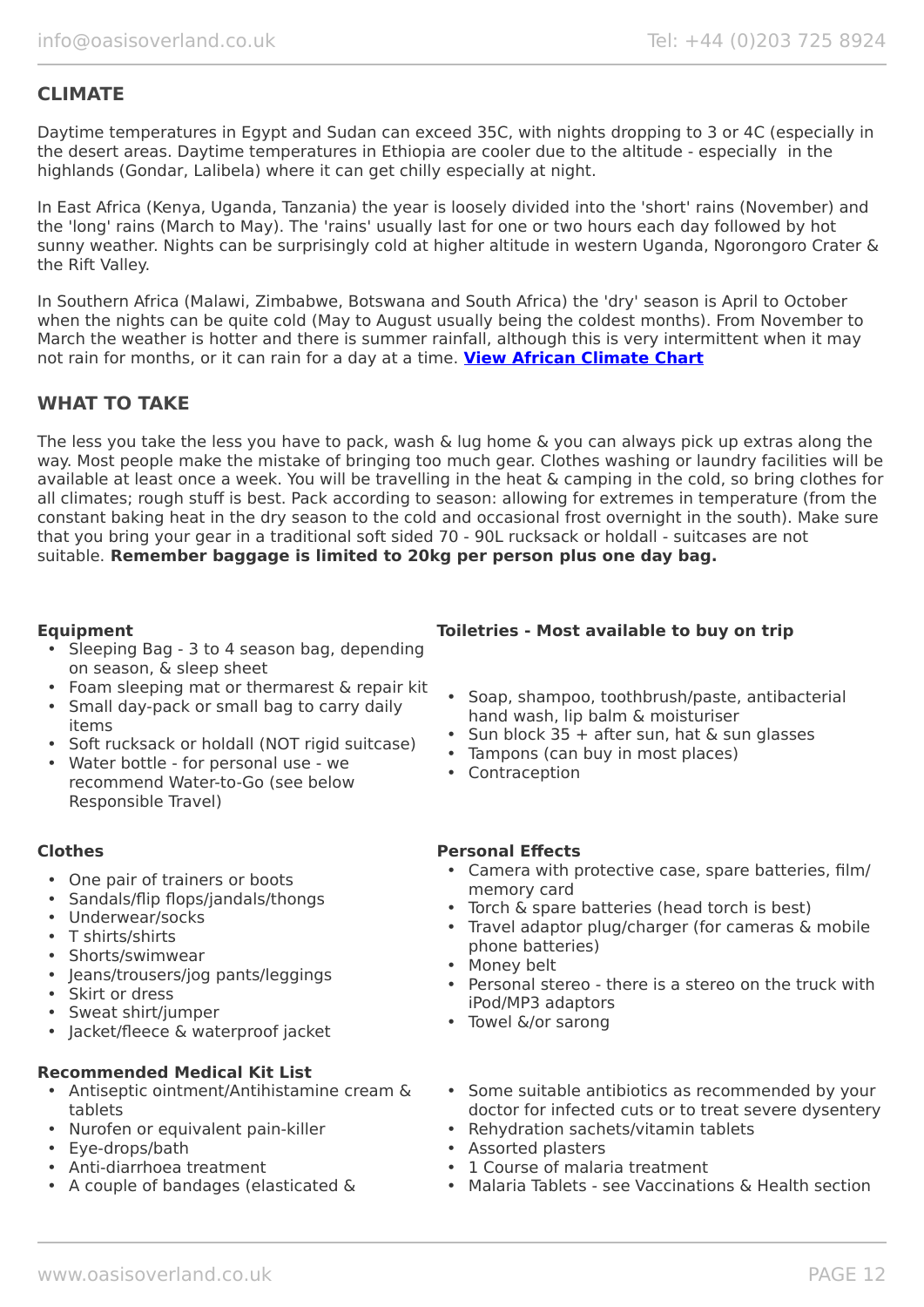triangular)

- Medication for personal allergies/asthma etc
- Insect repellent containing Deet

Even though our trucks are equipped with a comprehensive medical kit, we advise you to bring a small personal medical kit as our truck kit is not for general everyday use. It will also be your responsibility to carry your kit on included excursions and optional activities as some local operators may not have medical kits to hand.

**What to wear** - Keeping your arms, shoulders and legs covered will go a long way to prevent causing offence and hassle to yourself. This is true for men as well as women (especially in Morocco, Mauritania, Sudan, Egypt and predominantly Muslim countries). Avoid wearing tight or revealing clothing, but generally on beaches you can wear what you like. Attitudes range from fairly liberal in such places as the Red Sea coast, to fairly conservative in some of the small towns. Cities and large towns are also fairly relaxed, but outside these areas dress conservatively.

## **PHOTOGRAPHY AND ELECTRICAL EQUIPMENT**

**Cameras (incl. Digital & Video Cameras) -** An easy to use 'point and shoot' will get you some good photos. For memorable shots, it may be worthwhile investing in an SLR camera, but be sure to get some practice in before the trip! Most towns and cities have internet cafes where you can download onto CD/ internet sites - but don't rely on it. Internet speeds can be slow for uploading photos to social media or the Cloud.

**Photography -** Be aware of your surroundings when taking photographs and filming. Some locations will be sensitive or have local laws banning photography. For example it is usually forbidden to use cameras at borders or around government buildings, military installations, bridges and airports or to take photos of local officials. If you do take photos or film where it is not permitted you may find yourself being questioned by irate officials who may decide to confiscate your camera or instruct you to delete all the images/footage on your device. If in doubt ask for permission, or if there is no-one to ask use some common sense.

**Drones -** As the use of drones becomes more common, countries throughout the world are gradually updating their laws and restrictions on usage. The specific regulations will vary from one country to another, so do check the UK Foreign and Commonwealth Office advice for the latest information. As with cameras, use your common sense if you do use a drone and avoid operation in sensitive areas. If you plan to bring a drone on your trip with us please contact us first to ensure there will be a suitable place to store it while on your trip.

**Electrical charging & power supply -** It may be difficult to find a power source for charging at times, so a spare battery is a must.

Consider a 12V in-car charger (our vehicles are equipped with a couple of 12 volt cigarette lighter charger sockets - truck trips only) or bring along your 230V mains charger and travel adaptor plug for use at some of the hotels, hostels and campsites we stay at.

NOTE: 12V - 230V inverters cannot be used on our vehicles because of the power drain they cause.

Log onto **[www.whatplug.net](http://www.whatplug.net/)** for information regarding the different electrical plugs and voltage used in each country.

### **CONTACTING HOME**

The internet and WiFi are available in many towns / cities you will visit. Do bear in mind that the connections can be unreliable and will not always be as fast as you are used to at home. If a lot of people try to use the internet at the same time the speed will be slower still, especially if trying to make Skype calls or upload photos / videos. During periods of the trip where we are wild camping, internet will be less common.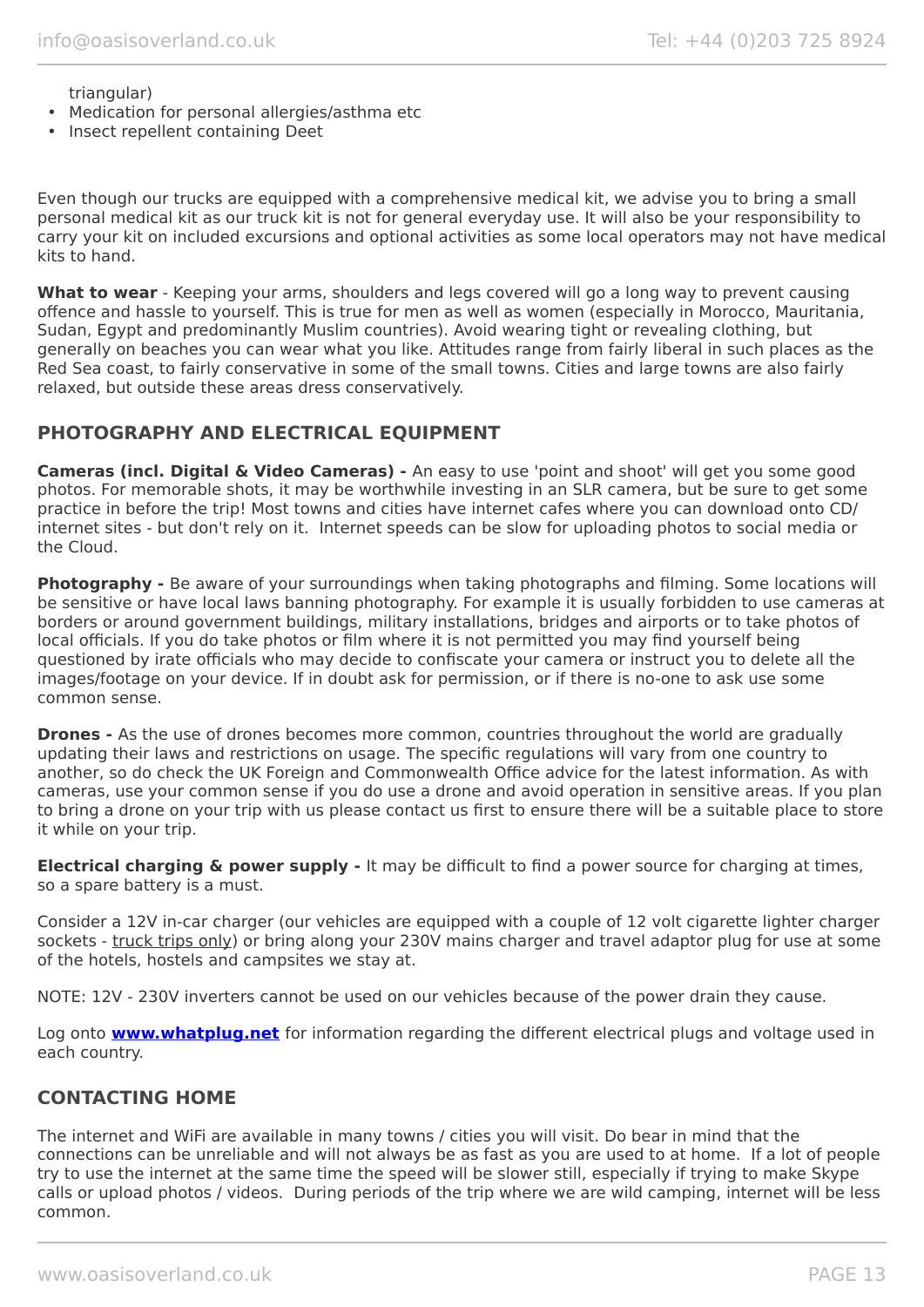Some travellers choose to take an unlocked mobile phone with them and buy local SIM cards in each country, allowing them to use mobile data. If you particularly want or need regular internet access this may be a good option. Telephone calls can be expensive usually £1 to £5 for a three minute call.

**Online Diaries** - A great variety of free "travel blogs" are now available online, they are a good way of keeping relatives and friend up to date with what you are doing and a good place to upload photos, collecting messages as well as keeping a record for yourself.

## **RESPONSIBLE TRAVEL**

#### **Before you go**

- Remove unnecessary packaging before you go waste disposal facilities are often stretched or non existent in the places we visit. To avoid unnecessary pollution of local water supplies take environmentally friendly toiletries with you.
- Why not invest in a wind-up or solar-powered torch or media player before you travel or at least rechargeable batteries.
- Learn some of the local language and read up on the local history/culture before you go. You'll get so much more out of your trip.
- Why not pack some pens/pencils exercise books in your rucksack and they can be donated to a local school or project while you're away. You can also purchase these items cheaply, locally which will help local businesses.
- Take a sturdy water bottle with you from home that you can re-use throughout your trip. We carry large quantities of purified water with us on our Expedition vehicles and it is much better for the environment if you drink this, rather than purchase bottled water along the way. (It also saves you money).
- Water-to-Go: Oasis Overland have partnered with Water-to-Go to help reduce the number of plastic water bottles consumed during a trip. Water-to-Go is a filtration system that eliminates over 99.9% of all microbiological contaminants including viruses, bacteria, chemicals and heavy metals from any non-salt water source. Click here and enter the code OASIS15 to purchase your **[Water-to-Go](https://watertogo.eu/partnerships/oasisoverland/)** products at 15% discount. Water-to-Go will then donate a further 15% to Oasis Overland Charity projects.

#### **While you're travelling**

From experience gained in running trips, we have developed our own practical and manageable environmental policy which all of our crew practice on the trips we operate, and they will share this information with you at the start of your trip. We welcome your input on this, plus any new ideas you may have, to improve our existing procedures. As a guide here's a few tips to bear in mind.

- Don't waste water. It is a scarce resource in many of the places our trips visit. On all our Ultimate and Overland Expeditions we carry large quantities of purified water with us. We encourage you to refill your own water bottles from this supply, rather than purchase bottled water along the way-much more environmentally friendly and saves you money.
- Never buy endangered species or endangered habitat products. Apart from the fact of it being illegal it also encourages the trade to continue.
- Look after and preserve the areas we visit. Be careful about stepping on coral reefs or trekking on undesignated tracks.
- Buy locally made crafts and products helping to support the local economy.
- Don't feel when bargaining that you have to get the cheapest price possible just for the sake of it. Pay what the item is worth to you & don't worry about what someone else has paid.
- Try the local food and drinks this will help to support local farmers and food sellers. Sitting in a local cafe is also a great way to meet local people.
- Dispose of litter appropriately on your trip. This includes cigarette butts. Not only does litter look unsightly it can be lethal to wildlife.
- Where any toilet facilities exist, however unsavoury they might seem to you, they should be used. Where they do not, always bury your waste and make sure it is never near (at least 30m) a water source.
- When game viewing do not encourage your guides to get too close to the wildlife so that their natural behaviour is impeded.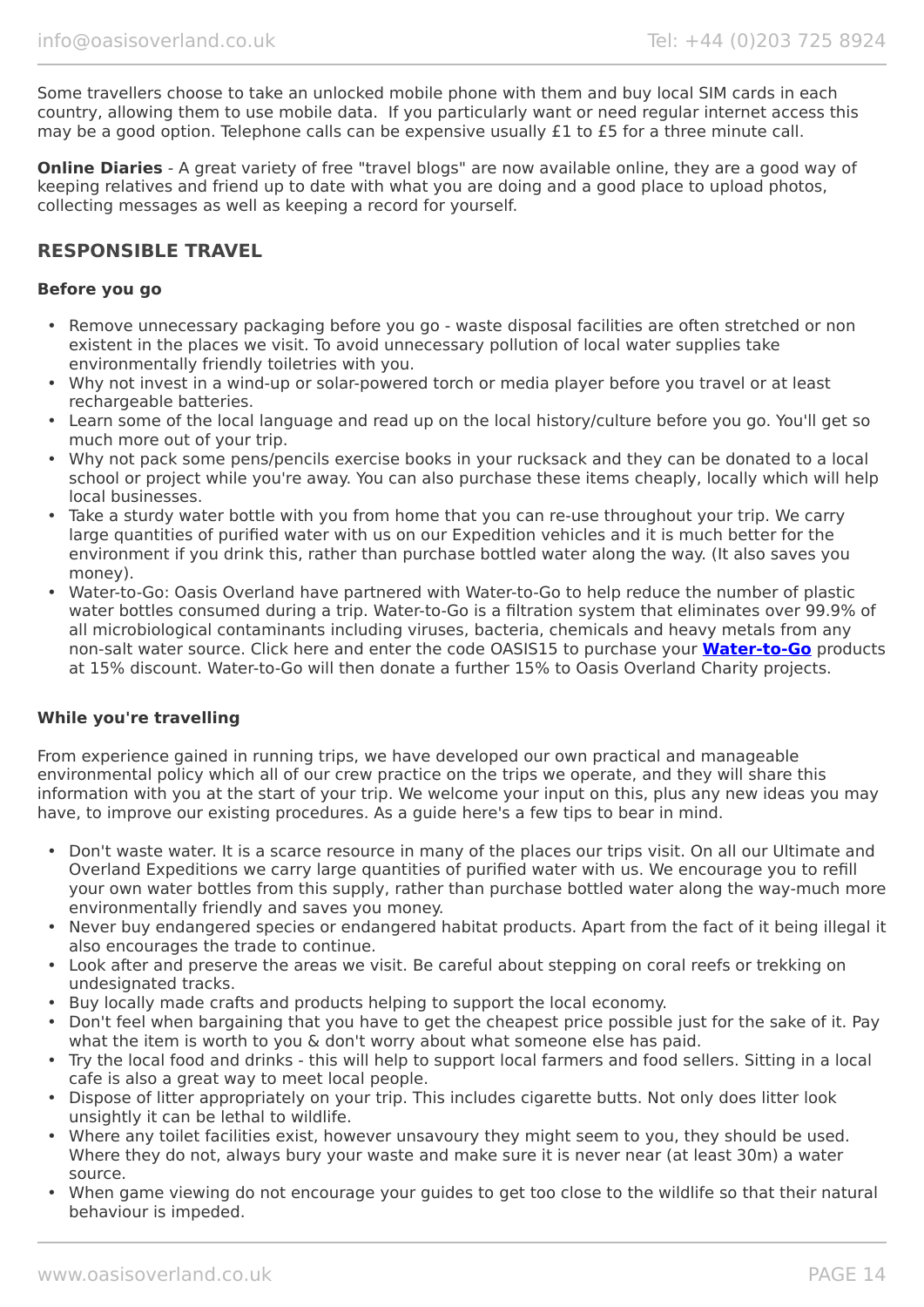- Respect local customs, traditions and beliefs of the people in the different regions that you travel through.
- Do not take photos of people, ritual events or special places unless you have asked first. Dress appropriately according to local codes and show respect around religious festivals.
- Recycling is almost non-existent in many of the areas and countries we visit we do the best we can with limited resources & space on our vehicles.
- For books dedicated to travelling more responsibly & ethically see: **[www.tourismconcern.org.uk](https://www.tourismconcern.org.uk/)**

**Community Projects** - Oasis are active in raising awareness and providing support to a number of projects and local schools where we believe we can make a positive difference. More information on the **[projects we support](https://www.oasisoverland.co.uk/responsible-travel/charities-we-support)**.

### **SECURITY**

All major cities have their share of petty crime (just like our cities) and sensible precautions need to be taken. Wearing expensive looking jewellery or watches and carrying cameras will draw unnecessary attention to you. Leave valuables such as passports and excess money in your hotel safe or truck safe (we recommend carrying a copy of your passport details page at all times). You may find a simple money belt is more discreet than a bag. Always be aware of your surroundings and when approached by people you do not know, use your common sense. At night in cities it's best to use a taxi, rather than walking around the streets, single women in particular need to be careful and we would suggest that it is safer to be in a group.

**On board the truck -** Each vehicle is fitted with a hidden, lockable safe to be used for money, passports and important documents. Group member will be responsible for the safe and Oasis Overland cannot accept any liability for clients' personal or monetary contents kept in the safe or on board the truck. We advise you to not take items of value that are not essential for the journey. In certain areas a roster may be drawn up for the group to share the task of guarding and keeping

**FCO Advice -** The UK Foreign and Commonwealth Office (FCO) offer country-specific advice, regarding not only security but also entry regulations, local laws and customs and health. We strongly recommend all travellers visit the FCO website, or the equivalent in their home country, to familiarise themselves with local conditions and potential issues in the countries they plan to visit before committing to a trip with us. You can view their website **[here](https://www.gov.uk/foreign-travel-advice)**.

As an adventure tour operator, some of our trips will travel to areas that are rarely-visited and occasionally attract negative publicity. We are not in the business of taking our travellers or indeed staff to regions that we consider dangerous and **the safety of all who travel with us is always our main priority**, but as a discerning customer we understand you will want to be aware of any risks before travelling. We liaise with the FCO on specific regions or areas as necessary, as well as monitoring open media outlets and political risk resources, and speaking to our contacts on the ground.

In some rare cases, our trips may have to travel through areas against which the FCO either 'advise against all but essential travel' or 'advise against all travel'. When our trips travel through these areas we will carry out all due diligence and notify you in advance. This advice can change without notice. In these instances you will need to ensure you have full and comprehensive travel insurance that includes cover for these areas – some policies will exclude them. We are able to provide additional cover, if required, at additional cost. It may also be required that you read and sign a short information sheet confirming you have been advised of the risks and agree to travel contrary to the FCO advice.

If you have any questions at all about the safety or security of your trip, please do not hesitate to contact us and we will be happy to discuss your trip in more detail.

## **WHAT TO EXPECT**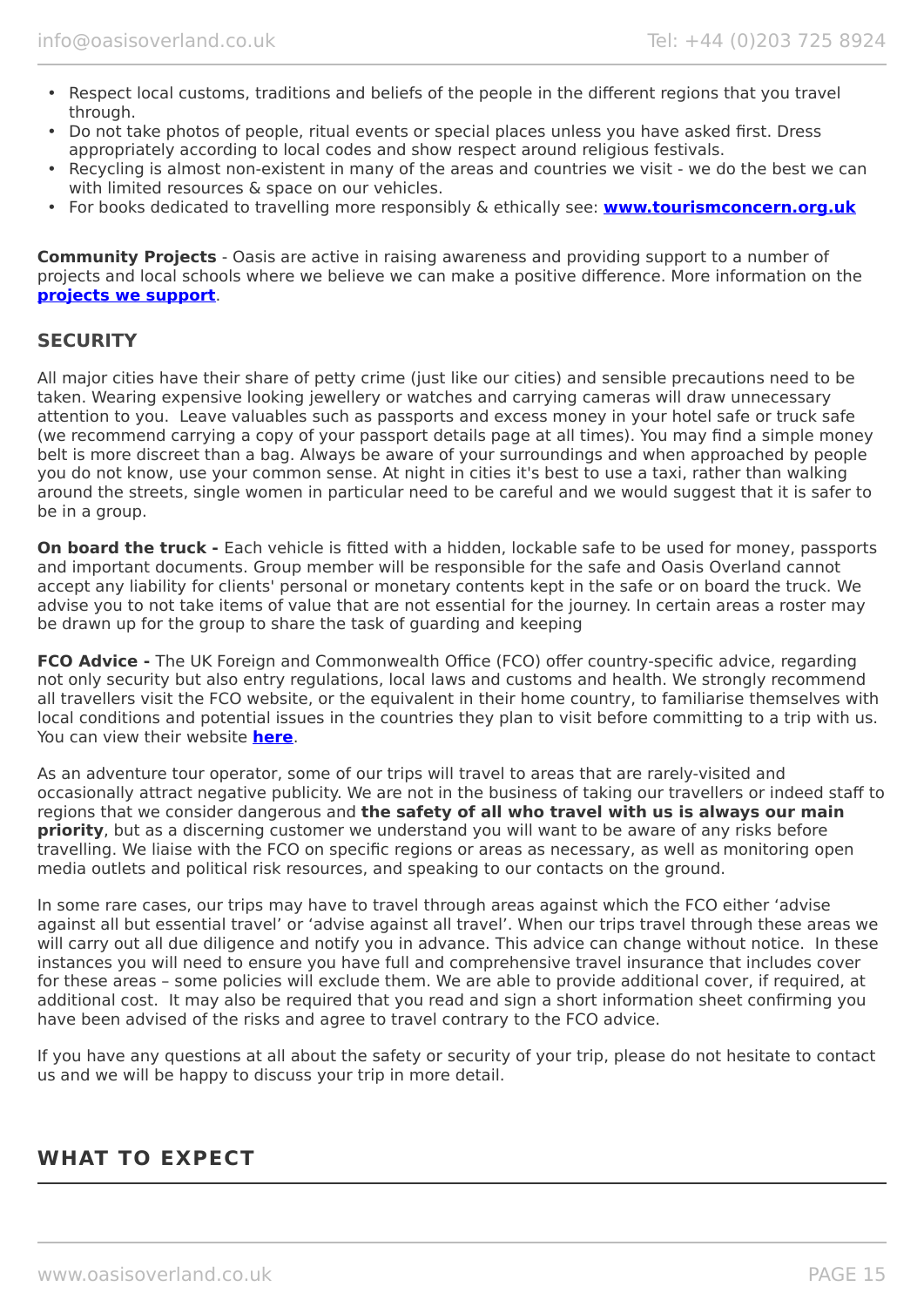## **LIFE ON THE ROAD**

Firstly expect the unexpected! If you are looking for a set itinerary where everything runs smoothly, then this is not the kind of trip for you. Our itineraries can change due to local circumstances, and in such situations we'll always try to minimise any disruption, but bear in mind that from time to time events happen outside our control. It is this very unpredictability which makes each expedition different, exciting and one of the most adventurous things that you will possibly ever do! As part of this adventure you will be expected to have an active involvement in the day to day running of the trip, be part of the group and get stuck in and help with various tasks, whether it's cooking meals over open fires, pitching your tent or keeping the truck clean and tidy.

#### **Itinerary**

Because Oasis Overland do not operate normal 'package holidays' the itineraries given cannot be guaranteed to run exactly as outlined. However, it is rare that we have to make major changes and in the event that we do this will be discussed with you either before or during the trip. It is important to bear in mind that should it not be possible to enter a certain country due to safety concerns, visa problems or political turmoil etc, and it becomes necessary to fly over a country in order to continue a trip, that all costs for flights will be borne by you and not Oasis. Should it not be possible for an Oasis trip to begin from a scheduled starting city due to border closures, civil unrest etc, Oasis will make all reasonable efforts to begin the trip from an alternative location. However, all additional costs that you may incur in travelling to the alternative location will be paid by you or your insurance company and not Oasis.

#### **Expedition Vehicle**

For most of your trip the Oasis expedition truck will be your new home - giving you a comfortable & secure base with which to experience your trip. We use purpose built truck's which have been converted especially for this expedition, which pass through all types of terrains from soft sand, mud, rock and potholed roads to tarseal. It is reassuring to know that these vehicles can handle the tough conditions that they are put through. The truck is equipped with all the equipment we may need en route, including a professionally compiled expedition Medical Kit, large water & fuel carrying capacities, an extensive range of spare parts and the kitchen sink, (well almost!) so all you need is your sleeping bag, a roll mat and your own personal gear!

#### **Seatbelts**

All Oasis Overland trucks are fitted with seatbelts. For your own safety and security we recommend that travellers wear these at all times whilst the vehicle is moving. Our overland trucks in Africa also have a 'beach area' which is a chill out zone to be used when the truck is not moving.

#### **Accommodation**

Oasis uses roomy three-person tents but only for two people. They are specially made for us to meet the tougher conditions of an overland trip and have mosquito netting sewn into the door and windows. Tents are shared (between two people of the same sex from your group unless you are a couple). We spend some nights bush or desert camping and the rest of the time in campsites. Facilities and standards at campsites vary, some are well equipped and managed and some are very basic. At bush camps you will be living off the truck, so there will be no showers or en-suite facilities! At certain campsites there is the opportunity to upgrade to a private room at your own expense if you are missing your bed.

#### **During the day**

As a guide, driving days normally start at about 8am and finish at about 5pm, with stops for lunch and buying food, seeing local sights etc. We won't be driving every day, although there are times when we will drive for two, but we will then stop for a few days and you will have free time to explore, meet local people, do some optional activities or just relax and do your own thing. Expect to sometimes get dusty & dishevelled during the day and although you will be able to shower most nights (except at bush camps), not all camps will have hot showers**.**

#### **Meals & cook groups**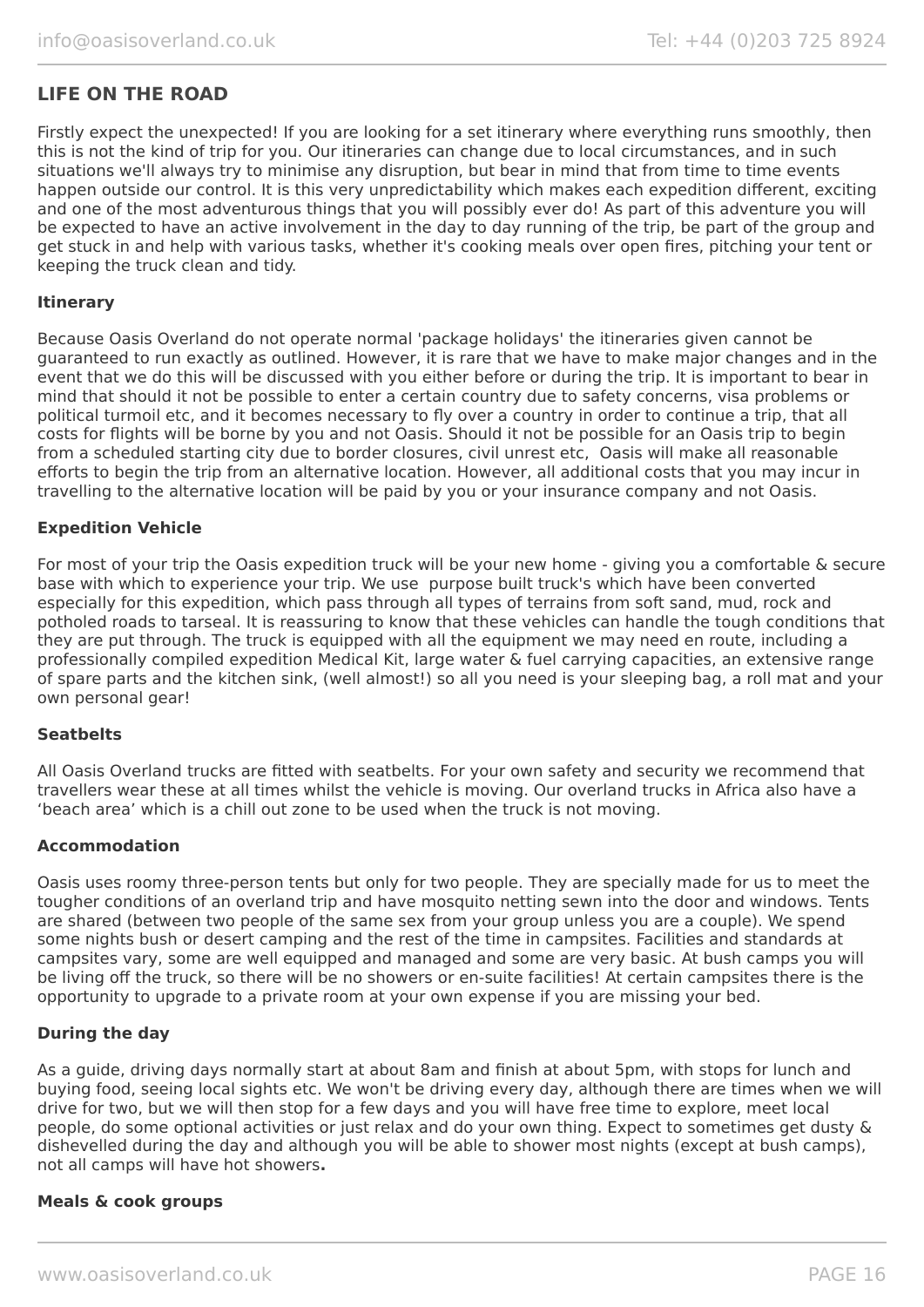When 'on the road' or camping, we usually cook using gas or over open fires in a rota system and you can expect to cook in a group of two or three people approximately once every ten days depending on the number of people on trip and whereabouts you are. Your cook group will have to decide on what to cook, utilise stocks from the truck stores and locally obtain ingredients from markets, shops etc. and rustle up a meal. But don't worry if you're not a Gordon Ramsay as the rest of the group and the Tour leader usually lend a helping hand. Here is an idea of what to expect at meal times:

**Breakfasts**: Usually simple - we help ourselves to cereal, toast, hot drinks and on occasion we will splurge with a cooked breakfast.

**Lunch**: Cold and usually quick. The cook group will put out bread, tinned supplies and maybe make a salad.

**Dinner:** Cooks come into their own in the evening, and will always attempt to cook up some delights. When the truck is parked up for a few days in a town or city most people usually like the option to eat out at local restaurants - so we often don't cook all meals when at these locations.

**Vegetarians / Vegans / Coeliacs / Gluten & Lactose intolerance -** Our Tour Leaders will always do their best to cater for any dietary requirement or intolerance whenever possible. However we do not cater for fussy eaters. It must be remembered that the variety of dishes available may not be the same as available to meat eaters. If there is anything in particular you require in your diet or because of an allergy or would miss from home, it would be best to bring these with you, as these cannot be purchased with normal Local Payment funds due to the high cost of these specialised and often imported foods.

Remember that when eating out in local restaurants & hotels that vegetarianism or food allergies / intolerance's, are still not widely known about or understood by many local people. i.e Vegetarians or Vegans will often be offered fish or chicken in error. Most large towns and cities, or areas used to tourists, will often have more choice but please be aware that it will probably not be as varied as you are used to when eating out at home.

#### **In the evenings**

When at a bushcamp or campsite where you and your tent buddy will put up the tent, and then lend a hand with getting out the tables, stools, firewood and water containers. The fire grates need to be taken out, the fire lit and someone can fill the kettle and make hot drinks while the cook group prepares the evening meal. Then just sit back & chill and enjoy the rest of your evening!

#### **Oasis Crew**

We usually have two crew whose duties are extensive and quite demanding, with challenges ranging from driving and maintaining the expedition vehicle to a high standard, to organising visas and border crossings, arranging accommodation, pre-booking some excursions and guides, helping with shopping and cooking as well as finding the best deals, socializing and making sure everything runs as smoothly as possible. While our crew are usually experienced and knowledgeable they are not tour guides as such. Our trips pass through many countries and our tour leaders cannot be expected to have detailed knowledge of each country's history, flora and fauna and archaeological sites. Even so - they will be more than willing to pass on any interesting and useful information that they have acquired whilst on the road. A rewarding way to gain a better insight into the wildlife, cultural and historical diversity of the countries we travel through is by reading guide books as well as talking to the local people and using local guides.

Adventure travel can be unpredictable and occasionally our crew may have to amend the itinerary to take into account changing local circumstances or because of a delay at a border or because of circumstances outside our control. This can all lead to additional work and commitment for our crew who will do all they can to minimize any disruption to the trip. While our crew are essentially on call 24 hours a day 7 days a week, it has to be remembered that no one is actually expected to work these hours, so at Oasis we are realistic that within a trip there will be times when our crew need 'down time' and a chance to relax and 'let their hair down' as well. They are only human!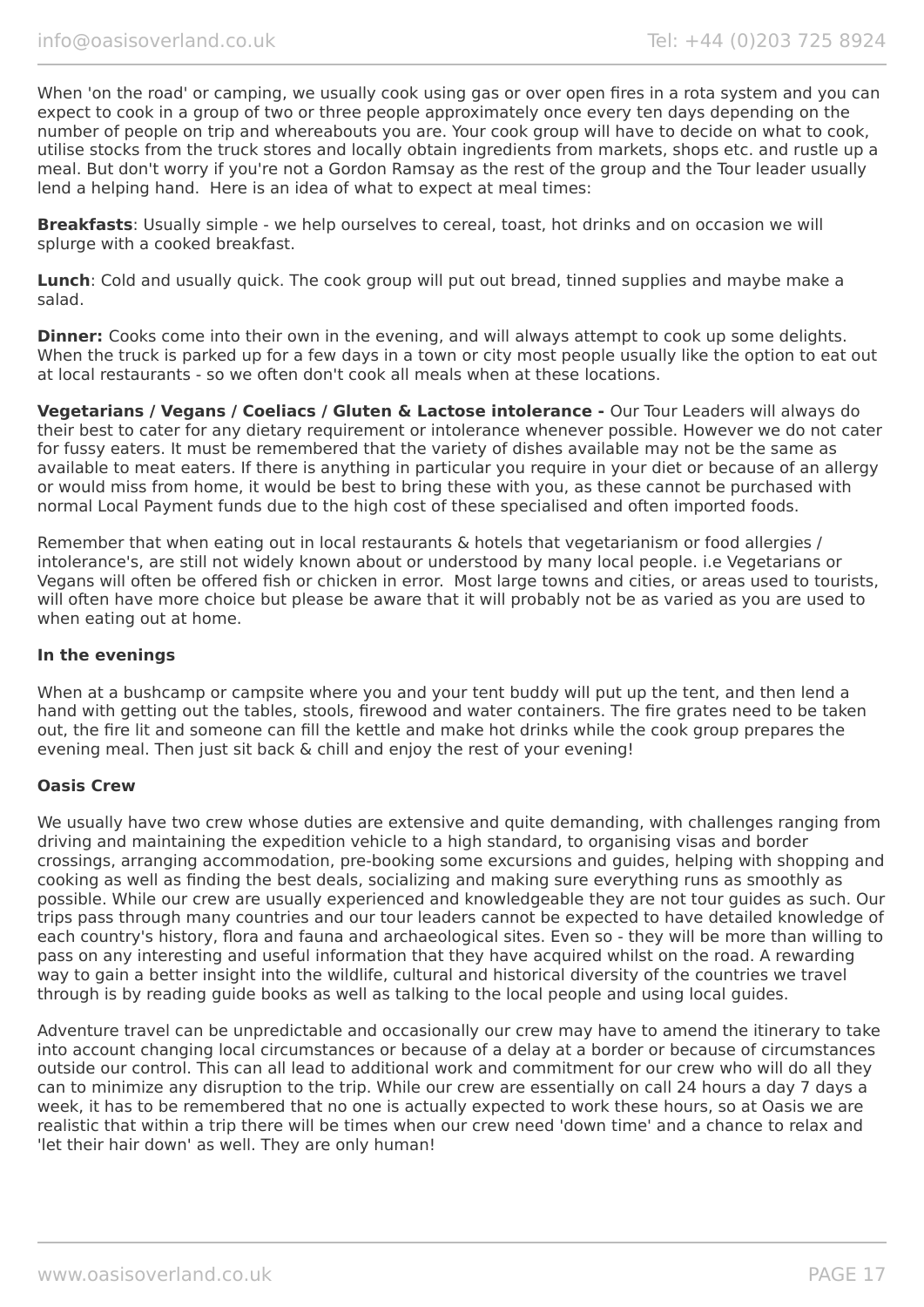#### **Itinerary Changes**

Due to the unpredictable nature of this expedition - it is not always possible to follow the exact itinerary as set out below. We will always endeavour to visit all the places listed, and often more that are not. All the information regarding the itinerary is given in good faith and is subject to change, dependent on local political or country instabilities, weather, security & road conditions etc. Any major itinerary changes will be decided by the crew & company directors and will be discussed with the group beforehand whenever possible. It is also possible that the expedition may arrive later than specified into Cape Town/Nairobi or Cairo**.**

It is important to bear in mind that should it not be possible to enter a certain country due to safety concerns, visa problems or political turmoil etc, and it becomes necessary to fly over a country in order to continue a trip, that all your costs for flights will be borne by you and not Oasis.

If we do have to fly over a particular area or country we will endeavour to take in other places of interest if time permits. While Oasis Overland will cover all ground and transport costs, we have not taken the cost of flights into our pricing structure. Therefore any flights will have to be paid for by each individual.

Optional Excursions are paid for on the day and organised during your trip, so you can decide whilst travelling which activity you may want to do. Prices listed are only a guide and may be dependant on fluctuating exchange rates and minimum numbers. Please see below for more details.

## **OPTIONAL EXCURSIONS**

## **UGANDA**

| <b>Title</b>                         | <b>From Price</b> |
|--------------------------------------|-------------------|
| Whitewater Rafting - White Nile      | US\$140           |
| VCD / DVD of the Rafting / Kayaking  | US\$45            |
| Tandem Kayaking                      | US\$160           |
| Soft Power Education - Volunteer Day | US\$25            |
| Quadbiking - 1 to 4 Hours, from      | US\$50            |
| Jinja Sunset Cruise                  | US\$45            |
| Horseriding - 2 to 3 Hours, from     | US\$50            |

## **ETHIOPIA**

| <b>Title</b>                                                                      | <b>From Price</b> |
|-----------------------------------------------------------------------------------|-------------------|
| Omo Valley - tribal village visits                                                | US\$100           |
| Simean Mountain Trek, includes transport, guide, food & entrances, per day - from | US\$70            |
| Lalibela Rock Churches Permit plus guide                                          | US\$55            |
| Hyena feeding in Harar                                                            | US\$10            |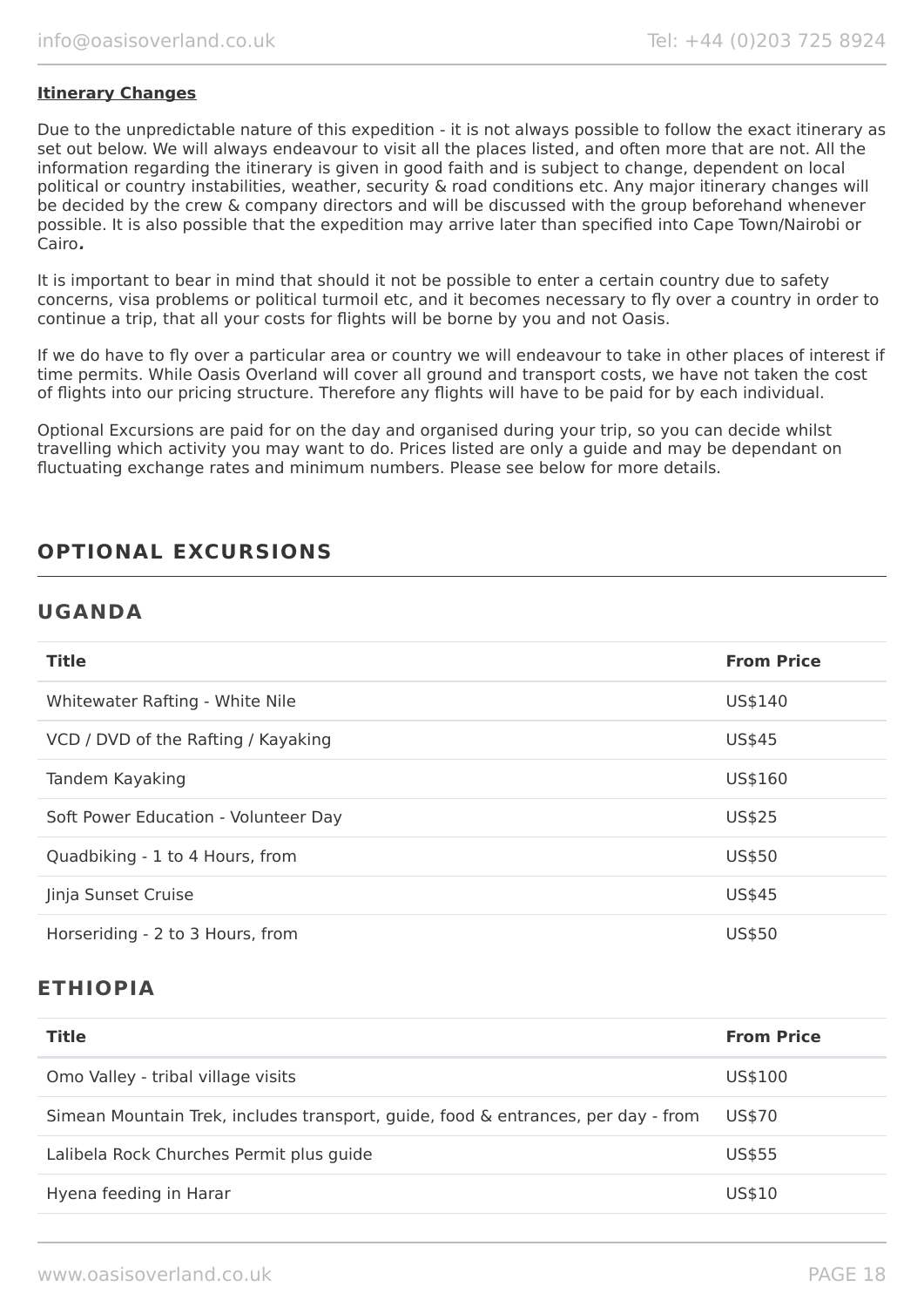| <b>Title</b>                                               | <b>From Price</b> |
|------------------------------------------------------------|-------------------|
| Fasilidas Castles and Compound - Gondar                    | US\$10            |
| Entry into Churches in Mekele - each, from                 | <b>US\$5</b>      |
| Axum Churches & Archaelogical Sites Permit including guide | US\$35            |
| Addis Ababa entry into museums, from                       | <b>US\$8</b>      |
| 3 Day Danakil Depression Safari - from                     | US\$300           |

# **EGYPT**

| <b>Title</b>                                                                                                | <b>From Price</b> |
|-------------------------------------------------------------------------------------------------------------|-------------------|
| Nubian Village Dinner                                                                                       | US\$12            |
| Philae Temple - Entry, Taxi & Boat to Island from                                                           | US\$10            |
| Kitchener Island / Elephantine Island                                                                       | <b>US\$6</b>      |
| Giza Pyramids Sound & Light Show, incl transport, & entrance                                                | <b>US\$35</b>     |
| Hurghada-Quad bike safari                                                                                   | US\$50            |
| Hurghada-Full day snorkelling                                                                               | US\$45            |
| Valley of the Kings & Workers Tour - Entry & Guide                                                          | <b>US\$34</b>     |
| Entrance to one of the Pyramids at Giza, from                                                               | <b>US\$7</b>      |
| Entrance to Mummy Room in Egyptian Museum                                                                   | US\$16            |
| <b>Entrance to Luxor Temple</b>                                                                             | US\$11            |
| <b>Entrance to Luxor Museum</b>                                                                             | US\$17            |
| Entrance to Karnak Temple                                                                                   | US\$14            |
| Entrance to Kom Ombo Temple                                                                                 | <b>US\$4</b>      |
| <b>Entrance to Edfu Temple</b>                                                                              | US\$11            |
| Balloon Flight over the Nile & Luxor                                                                        | US\$90            |
| Camel ride at the Pyramids from                                                                             | <b>US\$3</b>      |
| Cairo Free Day - City Tour (incl Citadel, Moh'md Ali Mosque, Coptic Museum &<br>entrances) (Min 2 pax) from | US\$35            |
| Aswan High Dam/Philae Temple includes entrance, guide & transport                                           | US\$40            |
| 3 Day 2 nights Felucca Trip Sailing Down the Nile                                                           | <b>US\$45</b>     |